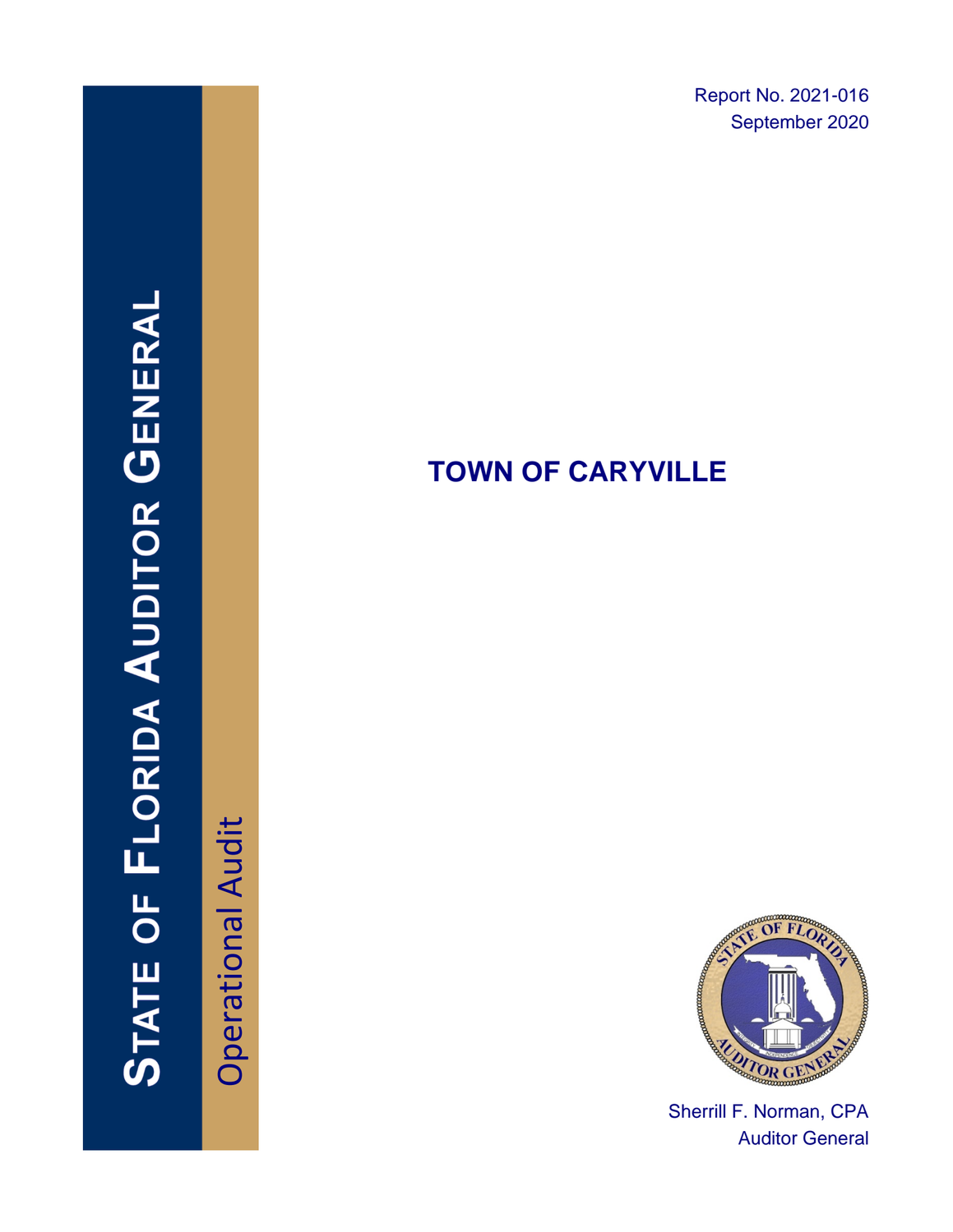#### **Council Members and Town Clerk**

During the period October 2017 through March 2019, the following individuals served as Town of Caryville Council Member or Town Clerk:

> Larry Palmer, Council Chairman from 2-12-19<sup>a</sup> Millard French, Council Chairman through 12-11-18<sup>a</sup> William Pate, Council Vice-Chairman and Acting Council Chairman 12-12-18, through 2-11-19 Henry Chambers, Council Member Mary Pate, Council Member from 11-14-17 Tommie Pittman, Council Member through 11-13-17 James Taylor, Appointed Council Member from 1-8-19<sup>b</sup> Kent Taylor, Town Clerk from 1-8-19<sup>c</sup> Suzanne Floyd, Town Clerk through 12-10-18<sup>c</sup> a Council Chairman position was vacant 12-12-18, through 2-11-19.

<sup>b</sup> Council member seat was vacant 12-12-18, through 1-7-19. <sup>c</sup> Town Clerk position was vacant 12-11-18, through 1-7-19.

The team leader was Walter K. Cunningham, CPA, and the audit was supervised by Derek Noonan, CPA.

Please address inquiries regarding this report to Michael J. Gomez, CPA, Audit Manager, by e-mail at mikegomez@aud.state.fl.us or by telephone at (850) 412-2881.

This report and other reports prepared by the Auditor General are available at:

[FLAuditor.gov](https://flauditor.gov/)

Printed copies of our reports may be requested by contacting us at:

**State of Florida Auditor General**

**Claude Pepper Building, Suite G74 ∙ 111 West Madison Street ∙ Tallahassee, FL 32399-1450 ∙ (850) 412-2722**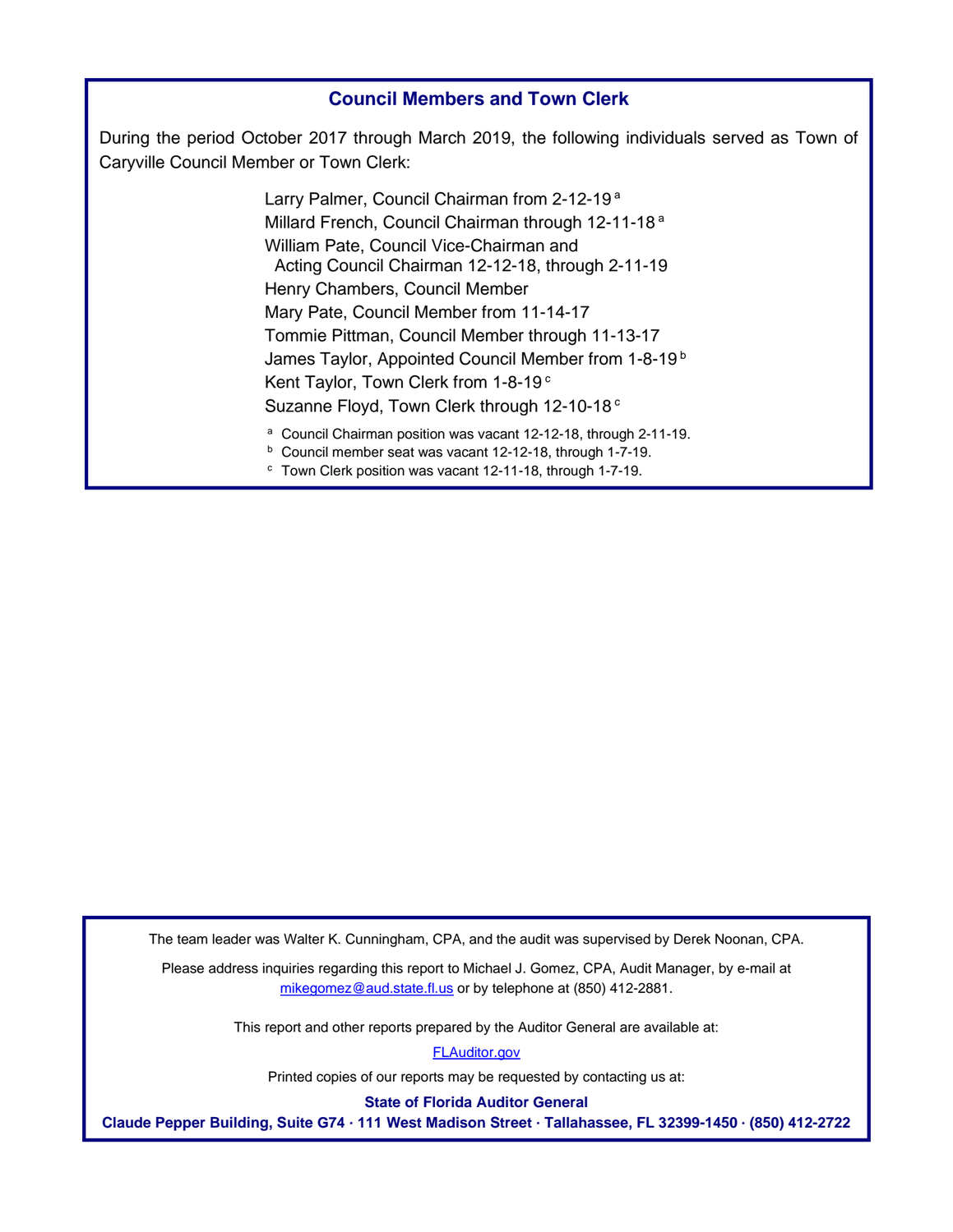# **TOWN OF CARYVILLE**

# *SUMMARY*

This operational audit of the Town of Caryville (Town) focused on selected Town processes and administrative activities. Our audit disclosed a pervasive lack of adequate controls necessary to promote and encourage compliance with State laws, Town ordinances and regulations, contracts, grant agreements, and other applicable guidelines; reliability of records and reports; and the safeguarding of assets.

**Finding 1:** According to the financial audit report for the 2016-17 fiscal year, the Town's most recent audit as of June 2020, the Town had experienced deteriorating financial conditions. In addition, due to inadequate and incomplete financial records, the Town's financial condition as of June 2020 could not be determined.

**Finding 2:** Comprehensive policies and procedures to govern and direct Town activities, functions, and transactions had not been established and maintained for many operational areas.

**Finding 3:** Contrary to Government Finance Officers Association best practices, the Town had not, as of June 2020, established General Fund unrestricted fund balance requirements and Water and Garbage Fund working capital target amounts.

**Finding 4:** The Town did not timely obtain a 2016-17 fiscal year financial audit and, as a result, the Department of Revenue (DOR) withheld \$7,397 from the Town, including \$4,030 for half-cent sales tax revenues and \$3,367 for municipal revenue sharing revenues. The 2016-17 fiscal year financial audit report was filed with the Auditor General in June 2019, 345 days late. The DOR released the municipal revenue sharing revenues to the Town after the audit report was filed; however, according to the DOR, the Town could not recover the \$4,030 as the financial audit was untimely.

**Finding 5:** Financial reports and related records were not always in agreement, increasing the risk of undetected errors, misappropriation, and fraud. For example, for the period October 2017 through March 2019, the profit and loss statement report included Town fund expenses totaling \$296,964, which was \$106,242 more than the recorded general ledger amount.

**Finding 6:** Bank account reconciliations were not always timely performed.

**Finding 7:** Town records did not always demonstrate that water customers were correctly assessed for water use because some water meters were broken and inoperable and Town procedures did not always ensure timely collection of delinquent water bills.

**Finding 8:** Incompatible duties were not effectively separated and controls did not exist to compensate for those duties.

**Finding 9:** The Town did not timely remit required payroll taxes totaling \$39,952 to the Internal Revenue Service (IRS) for the 13 quarters ending June 30, 2015, through June 30, 2018. As a result, the Town had to pay interest totaling \$3,034 and late payment penalties totaling \$2,125 to the IRS.

**Finding 10:** Town records did not always evidence support for time worked by Town personnel.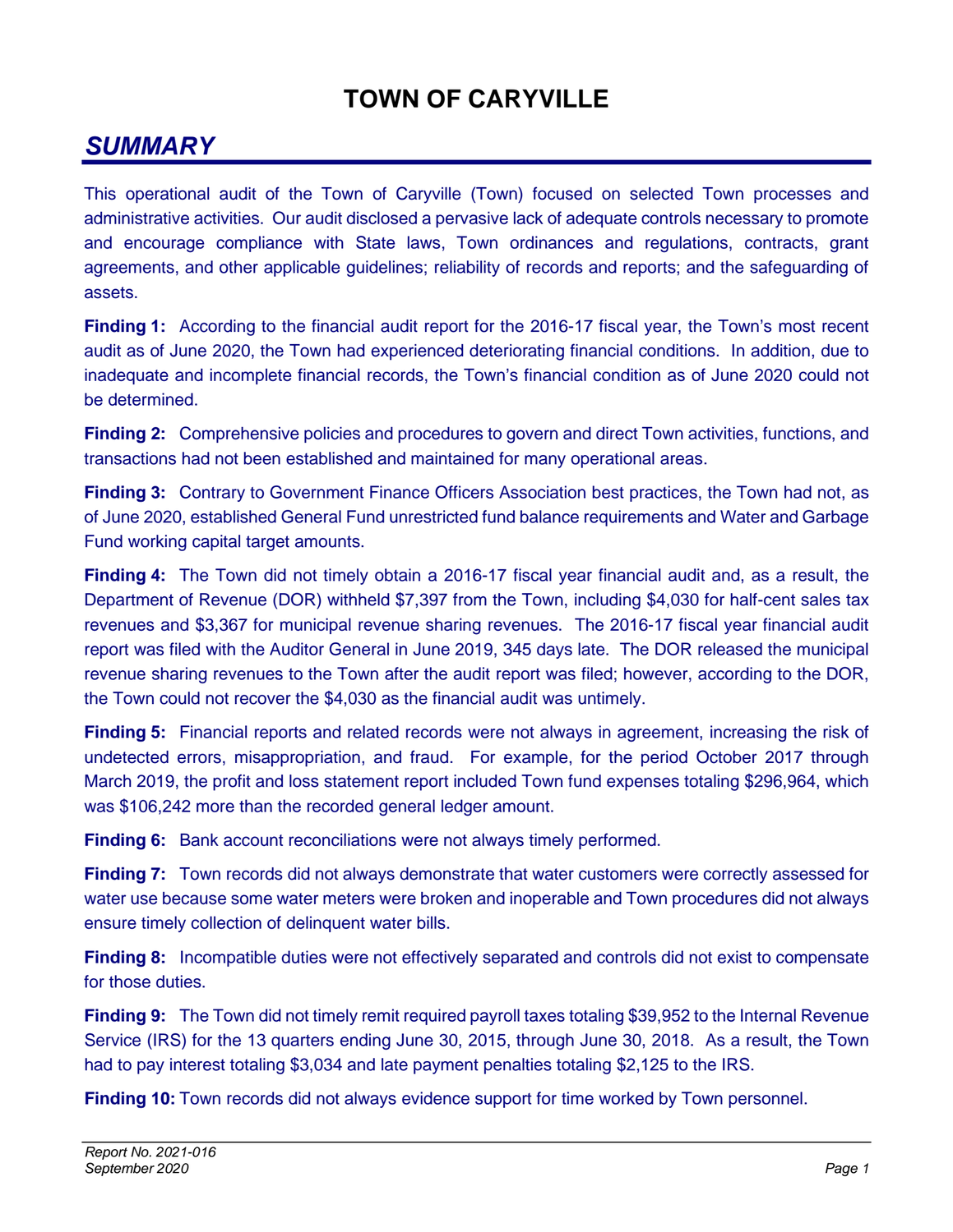**Finding 11:** Town policies did not set forth guidelines and procedures for establishing and maintaining appropriate controls over capital assets, including tangible personal property, and to help evaluate the adequacy of, and provide sufficient, capital asset insurance.

**Finding 12:** The Town had not codified or otherwise retained comprehensive records of Town ordinances and resolutions, contrary to State law.

**Finding 13:** Town Council meetings were not always properly noticed, contrary to State law, and minutes of the meetings did not always evidence review and approval.

# *BACKGROUND*

In [1](#page-3-0)917, the Town of Caryville (Town) was incorporated as a municipality. State law<sup>1</sup> abolished the Town in 1955 and reincorporated it in 1965.<sup>[2](#page-3-1)</sup> The Town is located in Washington County, comprises 3 [square](file://aud.state.fl.us/wdrive/LG/Town%20of%20Caryville/2019/OA/AW/01%20Planning/Size%20of%20Caryville.pdf) miles of land, and has a population of approximately [3](#page-3-2)00 residents.<sup>3</sup>

The Town is governed by the Town Council composed of five Council members who are typically elected but may be appointed by the majority vote of the Council members.<sup>[4](#page-3-3)</sup> The Town Council is responsible for enacting ordinances, resolutions, and policies governing the Town, as well as appointing the Town Clerk. The Town Clerk is responsible for the administration of all Town affairs and carrying out policies adopted by the Council.

The Town provides citizens with services for general government, recreation, water, and garbage. The Washington County Sheriff's Office provides law enforcement services, and the Washington County Board of County Commissioners provides fire and emergency medical services.

During the period October 2017 through March 2019, the Town had three employees: a Town Clerk and two maintenance employees.

## *FINDINGS AND RECOMMENDATIONS*

### **Finding 1: Financial Condition Assessment**

Deteriorating financial conditions affect the ability of a local government to provide services, on a continuing basis, at the level and quality required for the health, safety, and welfare of its citizens. Auditor General rules<sup>[5](#page-3-4)</sup> require independent certified public accountants (CPAs) who perform a financial audit of a local governmental entity to assess the entity's financial condition. The audit report's management letter must include a statement that the CPA applied financial condition assessment procedures $<sup>6</sup>$  $<sup>6</sup>$  $<sup>6</sup>$  and, if</sup>

<span id="page-3-0"></span><sup>1</sup> Chapter 30646, Laws of Florida (1955).

<span id="page-3-1"></span> $2$  Chapter 65-1350, Laws of Florida (1965).

<span id="page-3-2"></span><sup>&</sup>lt;sup>3</sup> Florida Population Estimates for Counties and Municipalities, April 2018, Florida Legislative Office of Economic and Demographic Research.

<span id="page-3-3"></span><sup>4</sup> According to the Town Government Structure and Procedures, "A vacancy of any seat of the Council will be filled at the next Council regular meeting following the vacancy, by the majority vote of the then seated Council."

<span id="page-3-4"></span><sup>5</sup> According to Section 10.556(8), Rules of the Auditor General, the auditor is responsible for assessing financial condition and the methodology used is a matter of professional judgment.

<span id="page-3-5"></span> $6$  Section 10.554(1)(i)(5)., Rules of the Auditor General.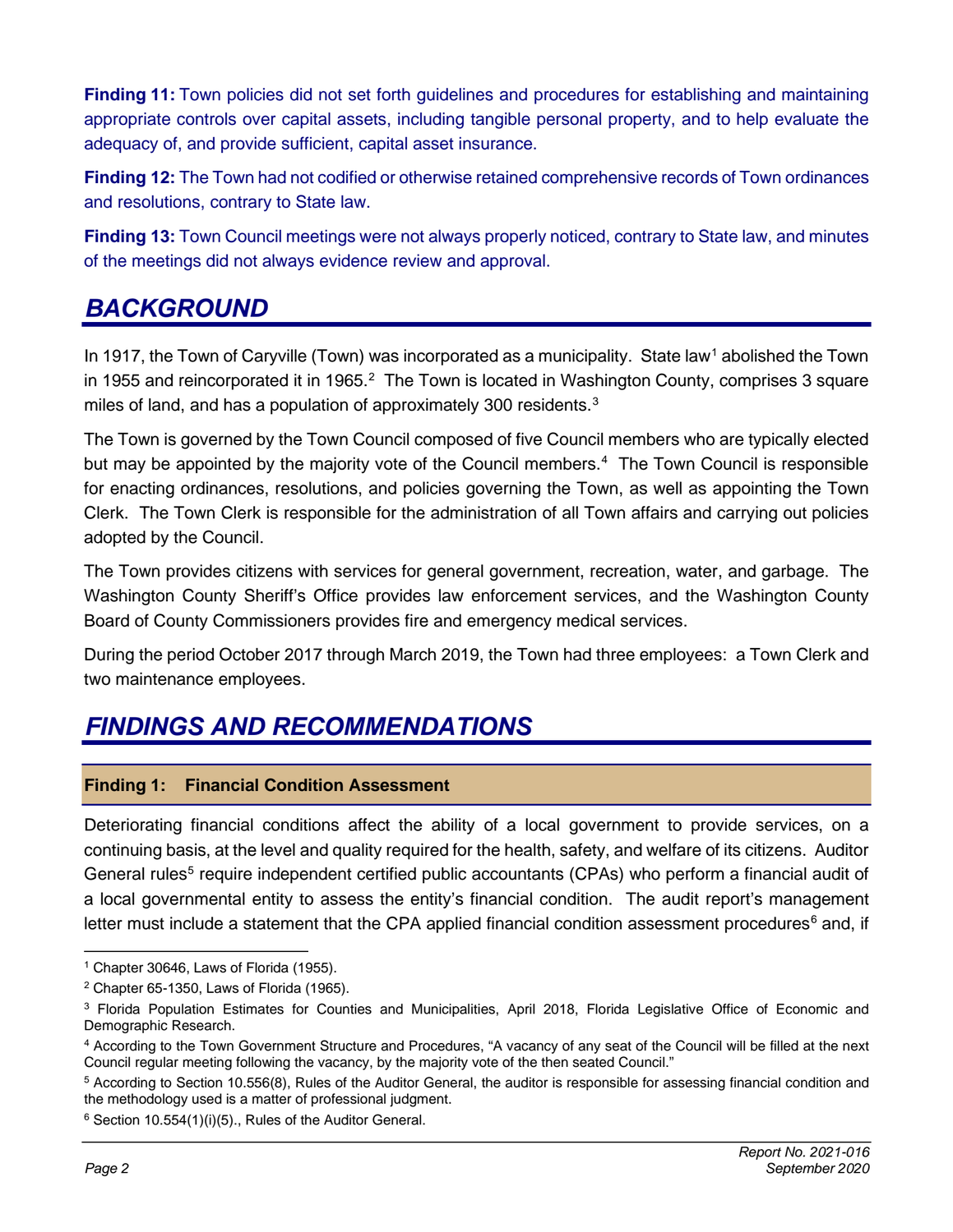a deteriorating financial condition<sup>[7](#page-4-0)</sup> is noted, the CPA must include a statement that the entity's financial condition is deteriorating and provide a description of conditions causing the CPA to make that conclusion.

At the time of our audit fieldwork, the Town's most recent financial audit report was for the 2016-17 fiscal year. In that report, the CPA disclosed that the Town had been, and continued to be, in a state of deteriorating financial condition. The deteriorating conditions reported included a \$37,902 operating loss in the Water and Garbage Fund, General Fund expenditures exceeding revenues by \$10,897, and current liabilities exceeding current assets by \$27,573 in the Water and Garbage Fund and by \$24,504 in the General Fund. Similar deficiencies were cited in the Town's previous financial audit report (for the 2012-13 fiscal year).

According to the CPA, the Town's deteriorating financial conditions occurred because the Town experienced decreasing revenues without a corresponding decrease in expenditures. The CPA reported that, if the current trend of deteriorating conditions continued, the Town could eventually be in a state of financial emergency and unable to provide critical services to its citizens. In addition, the auditor cited certain deficient practices that resulted in, among other things, uncollected delinquent water bills and unpaid payroll taxes (see Findings 7 and 9), that could impact the financial condition assessment.

In connection with our audit, we attempted to perform an assessment of the Town's financial condition as of July 2019. However, as discussed in Finding 5, the Town's accounting records were incomplete and contained errors; therefore, an accurate assessment of the Town's financial condition could not be made. In response to our inquiries in September 2019, the Town Clerk indicated that the Town planned to continue using the services of a recently hired bookkeeping company to improve accountability and planned to establish an emergency reserve fund. Also, the Town Clerk indicated that funds were currently sufficient to operate the Town without further losses under normal circumstances. Notwithstanding these responses, given the Town's insufficient accounting records, various control deficiencies, and areas of noncompliance, there is an increased risk that the Town's financial condition continues to deteriorate.

**Recommendation: The Town should take immediate action to improve the Town's financial condition. Specifically, the Town should continue efforts to establish an emergency reserve fund and improve accountability by ensuring accurate and complete accounting records are maintained. The Town should also establish appropriate revenue and expenditure monitoring processes to ensure that, when revenues decrease, expenditures decrease as well.**

### **Finding 2: Policies and Procedures**

Policies and procedures are essential to defining the responsibilities of employees and providing both management and employees guidelines necessary to ensure the efficient and consistent conduct of Town business and effective safeguarding of Town assets. In addition, policies and procedures, if properly designed, communicated to employees, and effectively placed into operation, provide management additional assurance that Town activities are conducted in accordance with applicable laws, ordinances, and other guidelines and that Town records provide reliable information necessary for oversight and

<span id="page-4-0"></span> $7$  Pursuant to Section 10.554(1)(f), Rules of the Auditor General, a deteriorating financial condition is a circumstance determined as of the fiscal year end that significantly impairs a county, municipality, or special district's ability to generate enough revenues to meet its expenditures without causing a condition described in Section 218.503(1), Florida Statutes, to occur.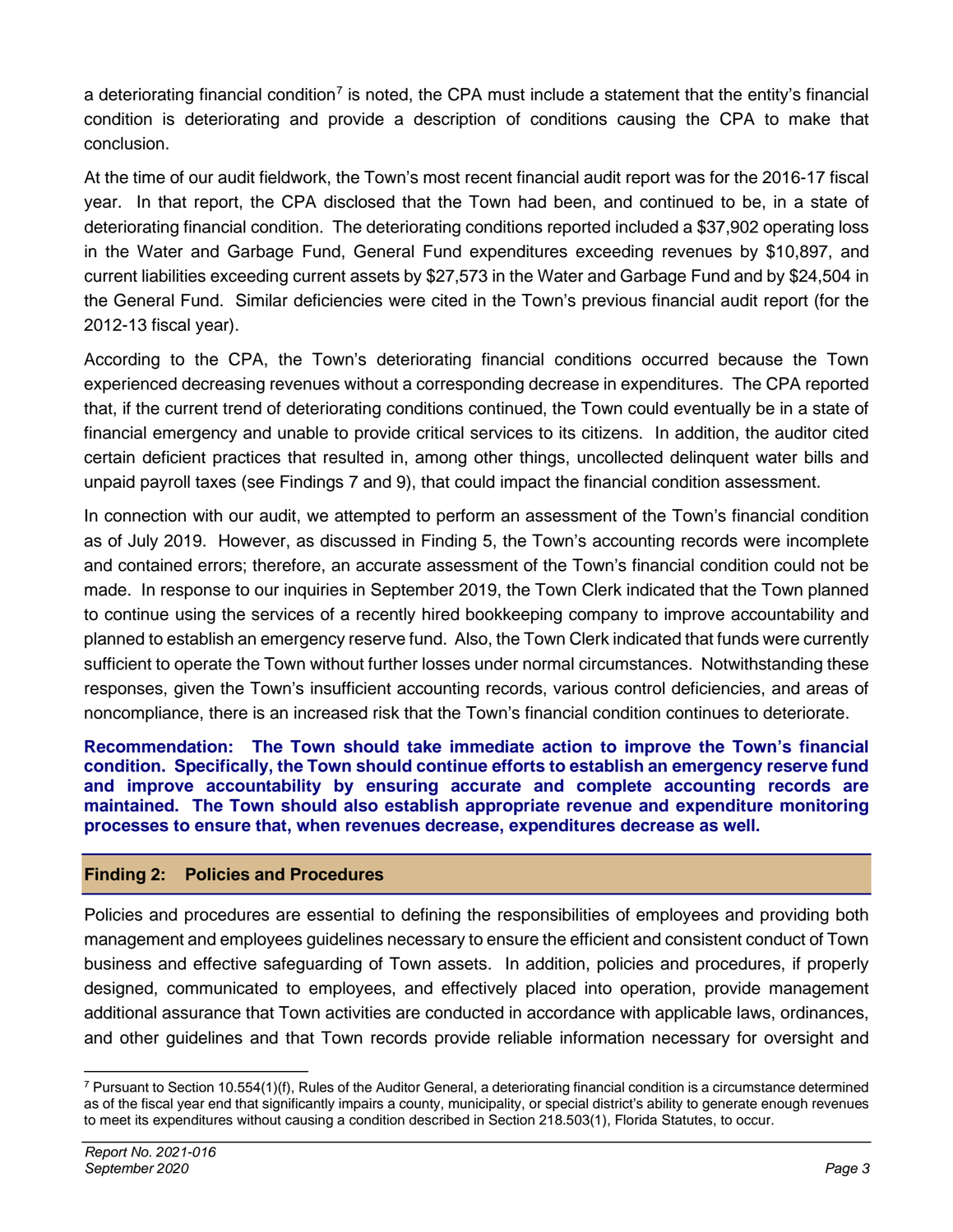decision making by management and those charged with governance. Policies and procedures also assist in the training of new employees and help hold employees accountable for their actions.

Our review of Town operations and discussions with Town personnel disclosed that the Town had not established policies and procedures for many operational areas. For example, the Town had not established policies and procedures addressing the notification of public meetings or the preparation of minutes for those meetings. Also, there were no financial policies and procedures addressing budgets, revenues, cash, expenditures, capital assets, or grant administration.

In June 2018, the then Town Clerk indicated that records may have been removed by a former Town Clerk in, or prior to, June 2016. Additionally, according to the Town Clerk in May 2019, comprehensive policies and procedures may have existed at one time and several Town records were missing from Town Hall. Instances of noncompliance or control deficiencies as discussed in various findings within this report may have resulted, at least in part, from a lack of established policies and procedures.

Absent comprehensive policies and procedures, there is an increased risk of noncompliance with laws, rules, regulations, and good business practices. In addition, the lack of policies and procedures increases the risks of errors, misappropriations, and fraud, and the risk that Town operations and service quality will not be adequate and consistent.

**Recommendation: The Town should establish comprehensive policies and procedures that provide for the consistent conduct of Town business and operations in accordance with applicable laws, ordinances, rules, regulations, and good business practices. The Town should ensure the policies and procedures address those areas impacted by the noncompliance and control deficiencies discussed within this report.**

### **Finding 3: General Fund Unrestricted Fund Balance and Enterprise Fund Working Capital Requirements**

To help ensure adequate funds are available to mitigate current and future risks, such as revenue shortfalls or unanticipated expenditures, Government Finance Officers Association (GFOA) best practices recommend that governments establish a formal policy providing a level of unrestricted fund balance<sup>[8](#page-5-0)</sup> that should be maintained in the governments' general fund. According to the GFOA, such a policy should be set by the appropriate body (e.g., Town Council) and articulate a framework and process for how the government would increase or decrease the level of unrestricted fund balance over a specific period, including how resources will be directed to replenish fund balance should the balance fall below the level prescribed. The GFOA recommends that, at a minimum, general-purpose governments, regardless of size, maintain an unrestricted fund balance in their general fund that is no less than 2 months of the regular general fund operating revenues or regular general fund operating expenditures.<sup>[9](#page-5-1)</sup>

For similar reasons, the GFOA recommends that governments develop a target amount of working capital<sup>[10](#page-5-2)</sup> to maintain in each enterprise fund (e.g., Water and Garbage Fund) and include such targets in a formal financial policy or plan. Maintaining targeted levels of working capital in enterprise funds helps

<span id="page-5-0"></span><sup>&</sup>lt;sup>8</sup> Unrestricted fund balance, according to the GFOA, includes committed, assigned, and unassigned fund balances and represents resources that have the least spending constraints.

<span id="page-5-1"></span><sup>9</sup> GFOA Best Practice: *Fund Balance Guidelines for the General Fund,* September 2015.

<span id="page-5-2"></span><sup>&</sup>lt;sup>10</sup> The GFOA defines working capital as current assets less current liabilities.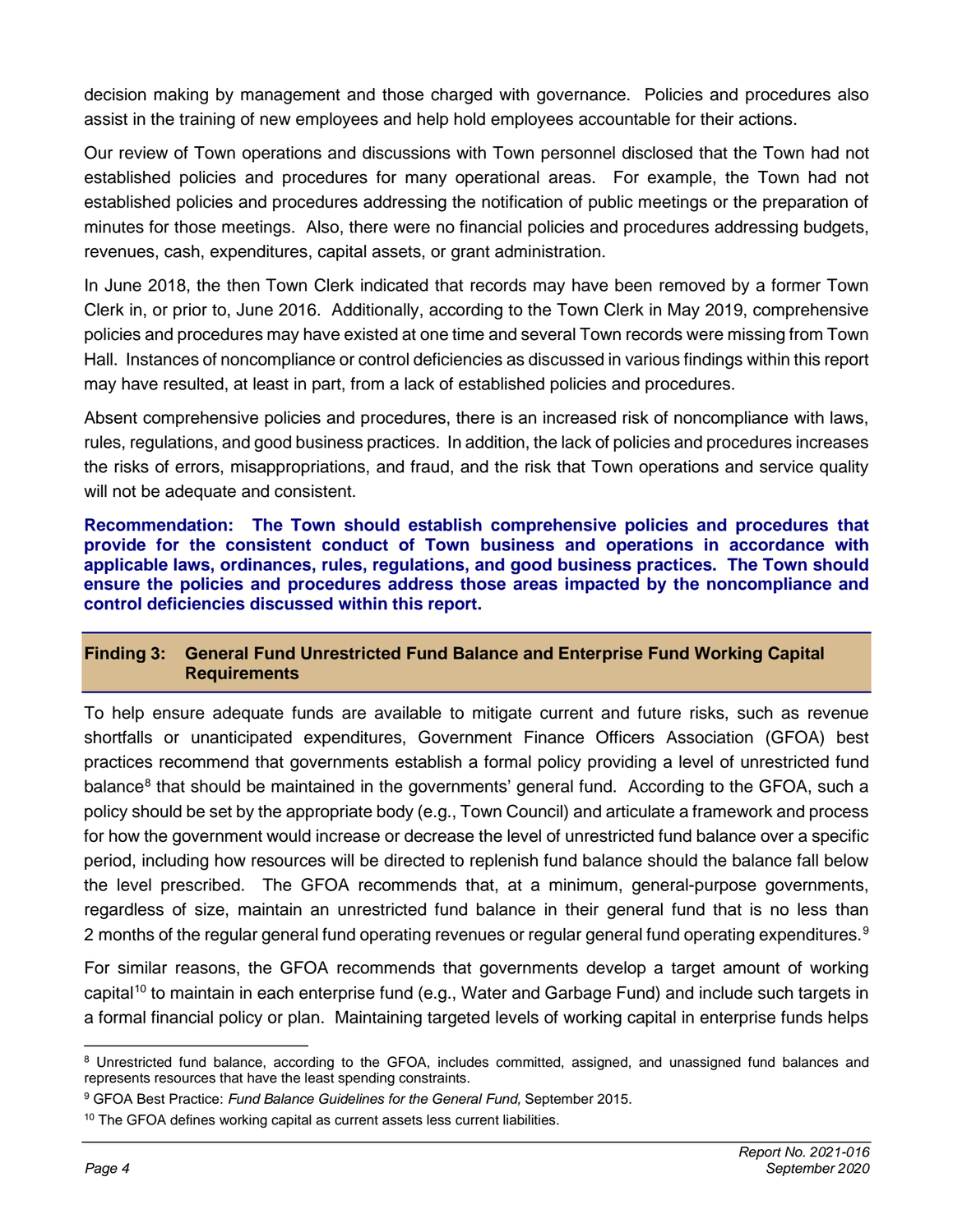provide a government with a buffer for meeting obligations in the event of revenue shortfalls or unanticipated expenses relating to the applicable enterprise operations. The GFOA further recommends that, to determine the appropriate target amount, local governments should start with a baseline of 90 days' worth of working capital and then adjust the target based on the particular characteristics of the enterprise fund in question. The GFOA provides that in no case should the target be less than 45 days' worth of the fund's working capital needs. In its best practice advisory, the GFOA presents various characteristics that should be considered by a local government when determining the appropriate targets.[11](#page-6-0)

Our examination of Town records and discussions with Town personnel disclosed that the Town had not adopted policies that address or provide an appropriate level of unrestricted fund balance to be maintained in the General Fund or an appropriate target amount of working capital to be maintained in the Water and Garbage Fund for the purpose of mitigating risks of revenue shortfalls and unanticipated expenditures or expenses. In response to our inquiries, Town personnel indicated that policies had not been established because staff lacked the experience to develop such policies.

As noted in Findings 1 and 5, the Town's accounting records were incomplete and contained errors; therefore, an accurate assessment of unrestricted fund balance and enterprise working capital amounts could not be made. According to the Town's 2016-17 audited financial statements, at September 30, 2017, the Town reported a General Fund deficit unrestricted fund balance of \$32,504 and a Water and Garbage Fund deficit working capital of \$27,573. These deficits demonstrate that appropriate fund balances and working capital amounts were not maintained to provide financial buffers consistent with GFOA best practices. Town policies establishing and requiring the maintenance of appropriate unrestricted balances and working capital target amounts may have precluded those deficits.

#### **Recommendation: The Town should establish policies to ensure acceptable levels of General Fund unrestricted fund balance and Water and Garbage Fund working capital amounts are maintained consistent with GFOA best practices.**

### **Finding 4: Financial Audits**

Pursuant to State law,<sup>[12](#page-6-1)</sup> each municipality with revenues or the total of expenditures and expenses between \$100,000 and \$250,000, which has not been subject to a financial audit the 2 preceding fiscal years, is required to obtain a financial audit of its accounts and records by an independent CPA. The resulting audit report must be filed with the Auditor General within 45 days after delivery of the audit report to the governing body of the municipality, but no later than 9 months after the end of the municipality's fiscal year.

Our examination of Town records and discussions with Town personnel disclosed that a financial audit of the Town was completed for the 2012-13 fiscal year and financial audits of the Town were not required for the 2013-14 and 2014-15 fiscal years. Additionally, Town revenues or total expenditures and expenses ranged between \$100,000 and \$250,000 for the 2015-16 fiscal year; however, the Town did not obtain the required audit because, according to Town personnel, certain records for the 2015-16 fiscal

<span id="page-6-0"></span><sup>11</sup> GFOA Best Practice: *Working Capital Targets for Enterprise Funds*, February 2011*.*

<span id="page-6-1"></span><sup>&</sup>lt;sup>12</sup> Section 218.39(1)(g), Florida Statutes.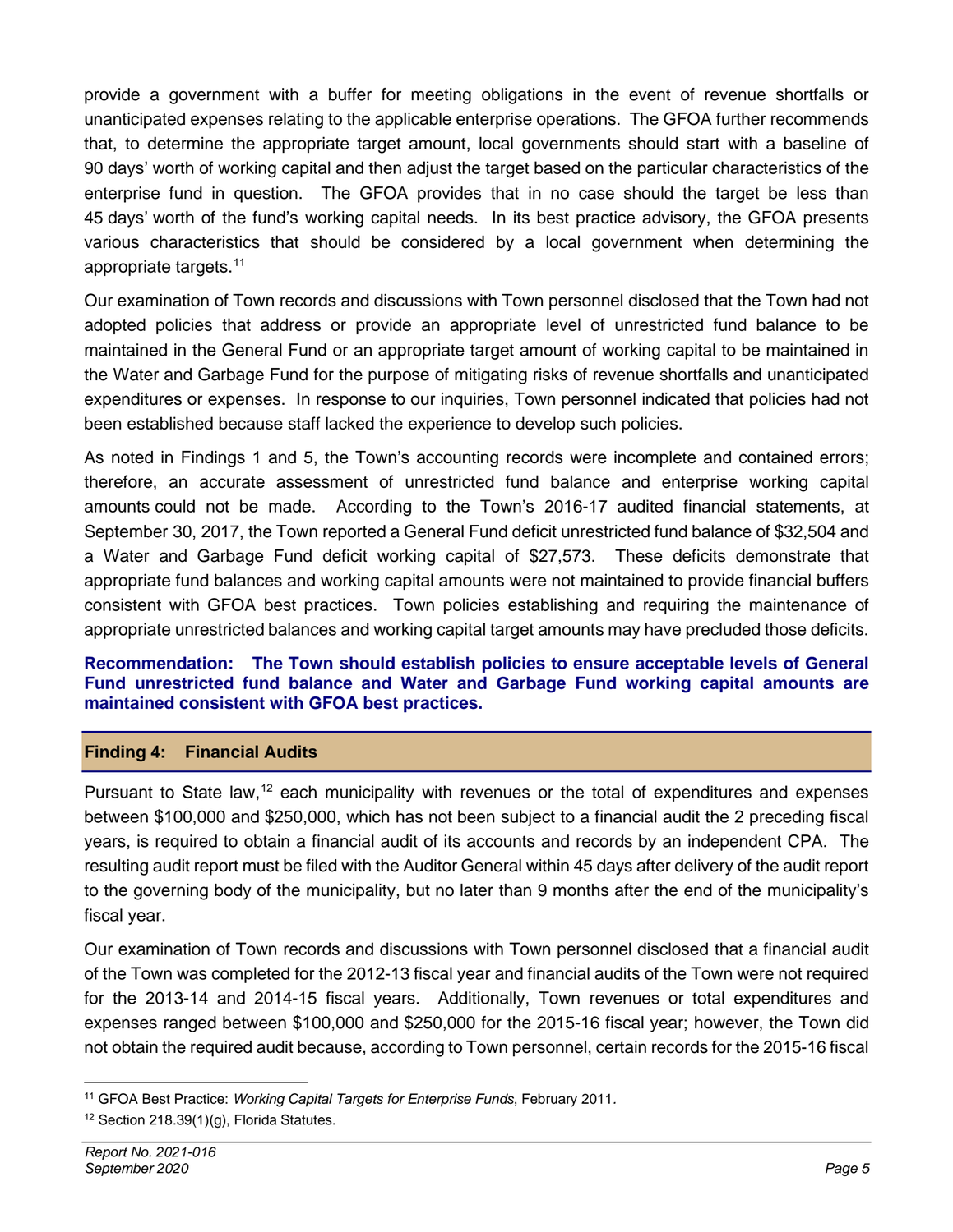year were reportedly missing and the Town's former auditor expressed doubt that an audit for the 2015-16 fiscal year could be completed. In addition, the Town Clerk at the time was not willing to accept responsibility for the completeness or accuracy of the Town's records for the period prior to her employment, which included the 2015-16 fiscal year.

In December 2017, the Legislative Auditing Committee (Committee) directed the Town to obtain an audit for the 2016-17 fiscal year financial statements in lieu of an audit for the 2015-16 fiscal year. The Committee also directed the Town to prepare records for that audit, consider hiring someone with expertise in governmental accounting to review records and compile financial statements for that fiscal year, and provide a copy of an engagement letter for auditing services to the Committee by May 1, 2018. The Committee indicated that, if the Town was unable to find an auditor by that date, the Auditor General would be directed to perform the 2016-17 fiscal year financial audit. Our discussions with Town personnel and examination of Town records regarding the Town financial audits disclosed the following sequence of events:

- In April 2018, the Town Clerk informed the Committee that the Town had been unable to contact auditing firms to conduct the 2016-17 fiscal year audit due to "other issues." Since the Town Clerk at that time separated from Town employment in December 2018, Town personnel were unavailable to clarify for us what "other issues" prevented contacting auditing firms.
- In May 2018, the Committee directed the Auditor General to perform the 2016-17 fiscal year financial audit for the Town.
- In February 2019, the Committee redirected the Auditor General to end efforts to perform the 2016-17 fiscal year financial audit because Town personnel did not have the expertise to prepare financial statements and had not hired someone to prepare the statements. The Committee also directed the Town to hire a CPA to perform the financial audit and took action against the Town for failure to timely obtain a 2016-17 fiscal year financial audit by directing the Department of Revenue (DOR) and Department of Financial Services (DFS) to withhold State funds due to the Town until the Town filed the 2016-17 fiscal year audit report.
- Also, in February 2019, the Town engaged a CPA to perform the 2016-17 fiscal year financial audit.
- In June 2019, the 2016-17 fiscal year financial audit report was completed, and the Town filed the report with the Auditor General, 345 days late.
- Also, as of June 2019, the DOR and DFS had withheld half-cent sales tax revenues totaling \$4,030 and municipal revenue sharing revenues totaling \$3,367 from the Town for April and May 2019. After the audit report was filed, the DOR released to the Town the municipal revenue sharing revenues of \$3,367 because the Town filed the audit report in the same fiscal year that the funds had been withheld. However, pursuant to State law,<sup>[13](#page-7-0)</sup> the Town could not recover the \$4,030 in half-cent sales tax revenues as the Town did not obtain a timely financial audit.

Timely audits are necessary to provide accountability and assurance to citizens and those charged with governance; help ensure that management and those charged with governance are promptly informed of financial concerns (e.g., deteriorating financial conditions), control deficiencies, and financial-related noncompliance; and allow for timely review by appropriate Federal, State, and county oversight agencies.

#### **Recommendation: The Town should ensure that financial audits are timely obtained and that the audit reports are timely presented to the Town Council and filed with the Auditor General by**

<span id="page-7-0"></span><sup>13</sup> Section 218.63 (2), Florida Statutes.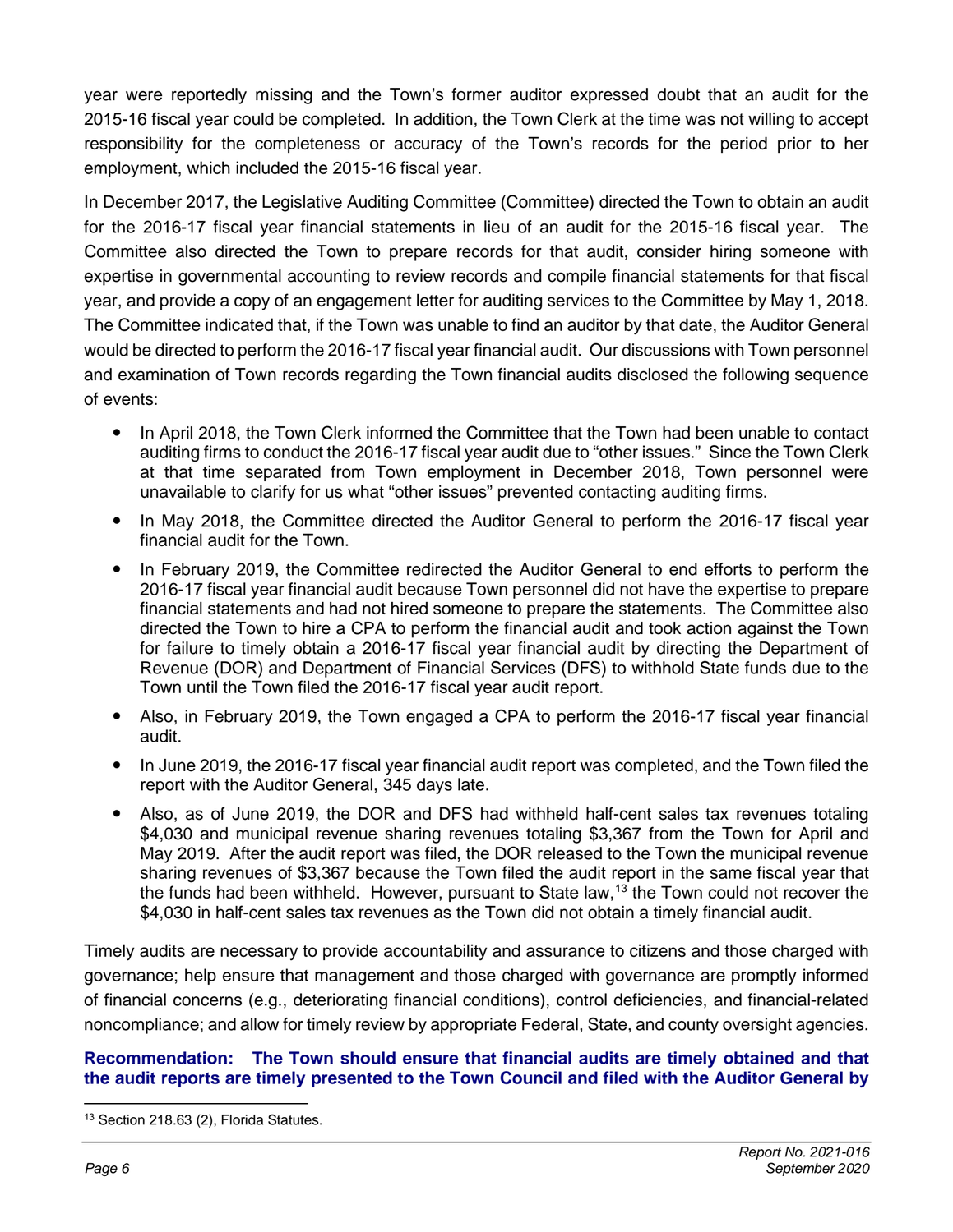**the statutorily prescribed deadline. To that end, the Town should ensure that financial statements are prepared in accordance with generally accepted accounting principles by capable employees or contracted staff and that the financial audits are conducted by independent CPAs timely selected by the Town Council.**

### **Finding 5: Accounting Records and Related Controls**

Properly designed and maintained accounting systems are necessary to ensure accurate and complete financial information is available to timely prepare financial statements in conformity with generally accepted accounting principles. To help ensure the validity and accuracy of the accounting system information and records, it is important to maintain records in sufficient detail to provide for periodic reconciliations of financial report amounts to the amounts recorded in general ledger or detailed subsidiary records and to support the amounts reported on the financial statements. According to State law[14](#page-8-0) and Department of State, Division of Library and Information Services, records retention schedules, Town financial records must be maintained for a minimum of 3 fiscal years, and certain financial records must be maintained permanently. Failure to maintain records in accordance with State law could result in City officials being subjected to certain penalties.

To gain an understanding of Town accounting records, we inquired of Town personnel, examined Town records, and found that the Town maintains accounting records on a computer using accounting software and that the Town Clerk is responsible for making accounting entries in the accounting records. We also requested for examination selected financial reports and related records, including profit and loss statements for the period October 2017 through March 2019, March 2019 balance sheets for the various funds, and corresponding general ledger and detailed subsidiary records. Our comparison of these financial reports and records disclosed several amounts that did not agree, and records were not available to explain why the differences existed. For example:

- The profit and loss statement for October 2017 through March 2019 included Town fund expenses totaling \$296,964, while the detailed general ledger for that period showed expenses totaling \$190,722, or \$106,242 less than the profit and loss statement.
- The profit and loss statement for October 2017 through March 2019 and related general ledger disclosed Water and Garbage Fund revenue of \$41,864. However, for that period, the detailed subsidiary records showed \$128,929 for the Fund revenue, or \$87,065 more than the profit and loss statement and general ledger amounts.
- The March 31, 2019, balance sheet reported accounts receivable of \$3,787; however, the detailed general ledger accounts receivable was \$13,752 at that date, or \$9,965 more than the balance sheet amount.

In response to our inquiries, Town personnel indicated that Town procedures had not been established to require and ensure the accurate recording of financial activity, periodic reconciliations of financial reports to the corresponding general ledger and detailed subsidiary records, or retention of accounting records used during the fiscal year close-out and reporting processes. In addition, Town personnel indicated that, when closing the accounting records for the 2017-18 fiscal year, several detailed records were inadvertently deleted or lost so reasons for the noted differences could not be provided.

<span id="page-8-0"></span><sup>14</sup> Section 119.021(2)(a) and (b), Florida Statutes.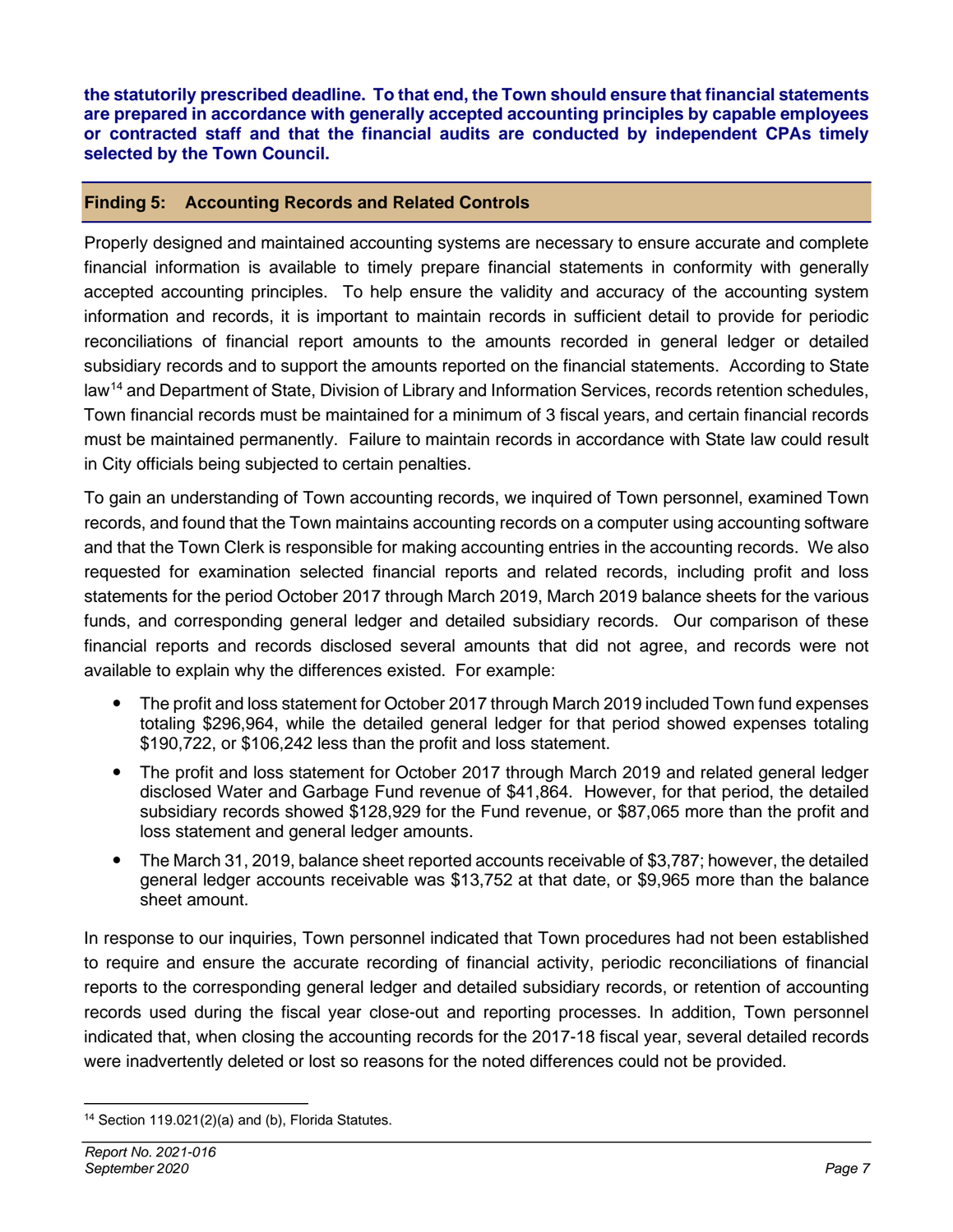The inadequate accounting records were similarly noted by the CPA who audited the Town's 2016-17 fiscal year financial statements and issued a qualified opinion on those statements. Without complete and accurate accounting records and reports, the Town cannot demonstrate proper accountability for activities or assure citizens and oversight agencies of the appropriate stewardship of Town resources. The lack of complete and accurate records also increases the risk of undetected errors, misappropriation, and fraud.

**Recommendation: The Town should establish a properly designed and maintained accounting system and related policies and procures to require and ensure the accurate recording of financial activity, periodic reconciliations of financial reports to corresponding general ledger and detailed subsidiary records, and appropriate retention of accounting records used during the fiscal year close-out and reporting processes.** 

#### **Finding 6: Bank Account Reconciliations**

Bank account reconciliations verify that cash amounts included in the bank statements and the Town accounting records are accurate and correct and help provide for the timely detection of errors and fraud. Effective bank account reconciliation procedures require and ensure that:

- Employees performing, reviewing, and approving the reconciliations do not have cash handling and journal entry responsibilities.
- The identities of the employees who perform the reconciliations and the employees who review and approve the reconciliations are documented to properly affix responsibility for those functions.
- Reconciling items are documented and promptly and thoroughly investigated, explained, and resolved.
- Reconciliations are timely completed and any related adjustments to Town accounting records are timely made.

During the 18-month period October 2017 through March 2019, the Town had nine different bank accounts, including the General Fund and the Water and Garbage Fund bank accounts, which accounted for most of the Town's financial activities. Two of the nine accounts were closed during that period, so as of March 31, 2019, the Town had seven bank accounts. At that date, the cash balances in those seven accounts totaled \$40,904, including \$23,715 in the General Fund bank account, \$7,681 in the Water and Garbage Fund bank account, and \$9,508 in other five accounts.

According to Town personnel, the Town Clerk who served during the period October 1, 2017, through December 10, 2018, did not prepare bank account reconciliations and, after the Town Council became aware of this, a bookkeeping company was hired in February 2019 to reconcile the bank statements to the Town records.<sup>15</sup> For the 18-month period October 2017 through March 2019, 141 monthly bank account reconciliations<sup>[16](#page-9-1)</sup> should have been prepared and, therefore, documentation for

<span id="page-9-0"></span><sup>&</sup>lt;sup>15</sup> While the Town Clerk maintained records to account for deposits, disbursements, and related cash balances, the records were not sufficient to account for other account balances and transactions, such as receivables and payables, or prepare governmental fund and entity-wide financial statements in accordance with generally accepted accounting principles.

<span id="page-9-1"></span><sup>&</sup>lt;sup>16</sup> The 141 monthly bank account reconciliations included six accounts that remained open for the 18-month audit period, one account that remained open for 15 months during that period, and 18 reconciliations for the two accounts that were closed.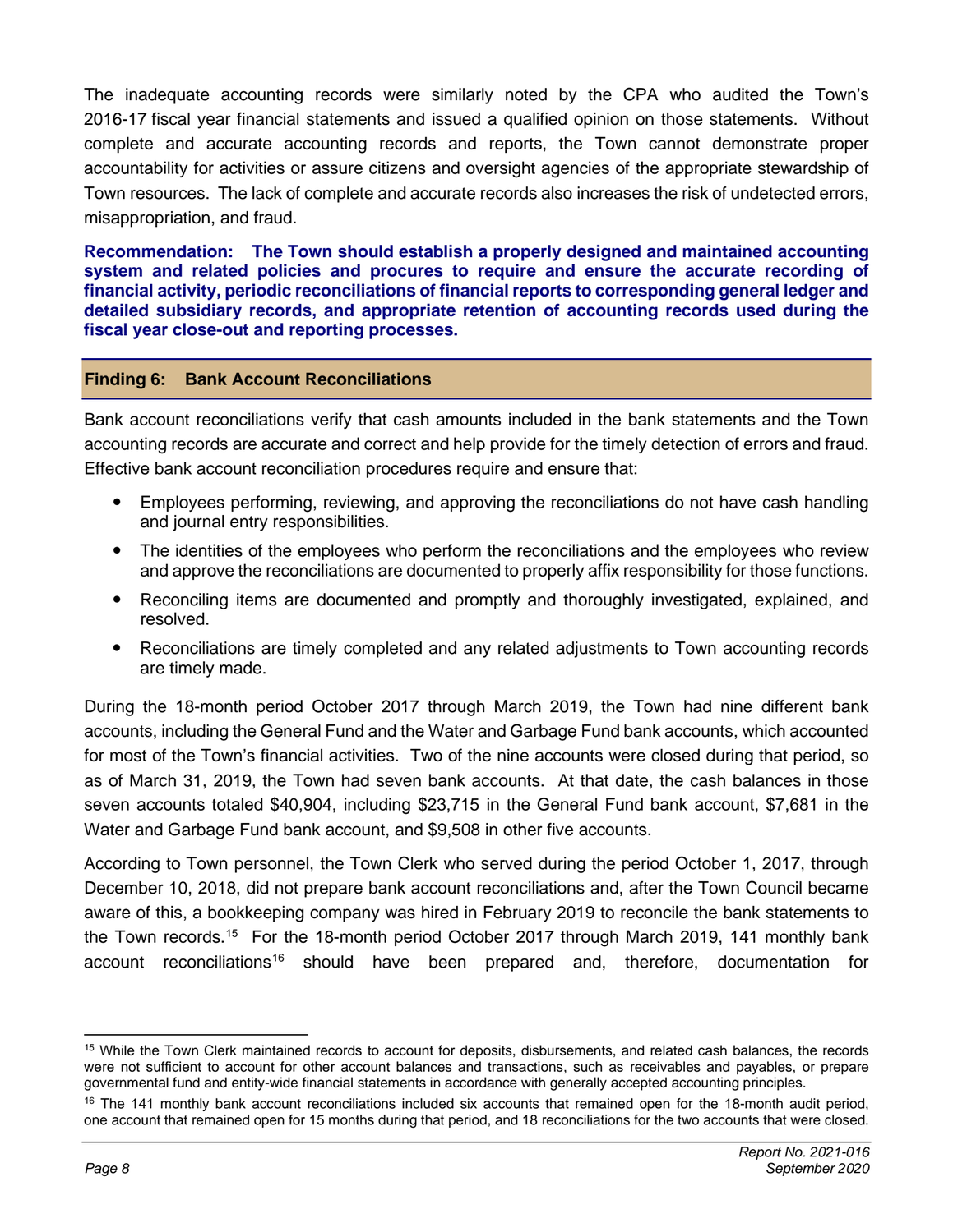141 reconciliations should have been available upon our request in May 2019. Our examination of the documentation provided disclosed that:

- While the bookkeeping company prepared 117 of the monthly bank account reconciliations by March 2019, the number of days between the respective bank statement date and completion of the related bank account reconciliation to Town records ranged from 39 to 463 days, with an average completion date of 164 days after the applicable the bank statement date.
- The documentation did not evidence that anyone reviewed or approved the bank account reconciliations prepared by the bookkeeping company.
- 24 monthly bank account reconciliations were not performed, including 2 for the General Fund account, 4 for the Donations-Buildings account, 4 for the Community Block Grant account, and 14 for the Volunteers Fire Fighters Fund account. The average monthly balance of the General Fund account was \$19,558, based on the 16 bank statements available for our examination.

In response to our inquiry in June 2019, Town personnel indicated that policies and procedures had not been established to provide for accurate and timely bank account reconciliations. Absent such policies and procedures, there is an elevated risk that errors and fraud may occur and not be timely detected. A similar finding was noted in the 2016-17 fiscal year financial audit report.

**Recommendation: The Town should establish appropriate policies and procedures to ensure that bank account reconciliations are properly and timely performed, documented, reviewed, and approved. Such policies and procedures should also require that:**

- **Individuals performing, reviewing, and approving the reconciliations do not have cash handling and journal entry responsibilities.**
- **The identities of the individuals who perform the reconciliations and those who review and approve the reconciliations be documented to properly affix responsibility for those functions.**
- **Reconciling items be documented and promptly and thoroughly investigated, explained, and resolved and any necessary adjustments to Town accounting records be timely made.**

### **Finding 7: Water Services**

The Town operated a public water system that provided water services to an average of 160 residential and commercial customers during the period October 2017 through March 2019. Water meters are used to measure and determine customer water use. During the period October 2017 through March 2019, the Town assessed water customers a total of \$61,713 based on billing rates established in Town ordinances and resolutions. [17](#page-10-0) In-town customers are assessed a monthly minimum fee of \$19.30 for the first 3,000 gallons used and \$5 for each additional 1,000 gallons. Out-of-town customers are assessed a monthly minimum fee of \$24.13 for the first 3,000 gallons used and \$5 for each additional 1,000 gallons.

Town ordinances provide that each water service customer is to pay for the water used each month as assessed by the Town on or before the 10th day of the following month. Payments made after that date shall include a 10 percent penalty based on the customer's outstanding balance. In addition, water bills not paid on or before the 10th day of the following month will cause customer water service to be

<span id="page-10-0"></span><sup>17</sup> Town of Caryville Ordinance No. 17-01 and Resolution No. 17-8. The in-town and out-of-town billing rates were effective July 15, 2018.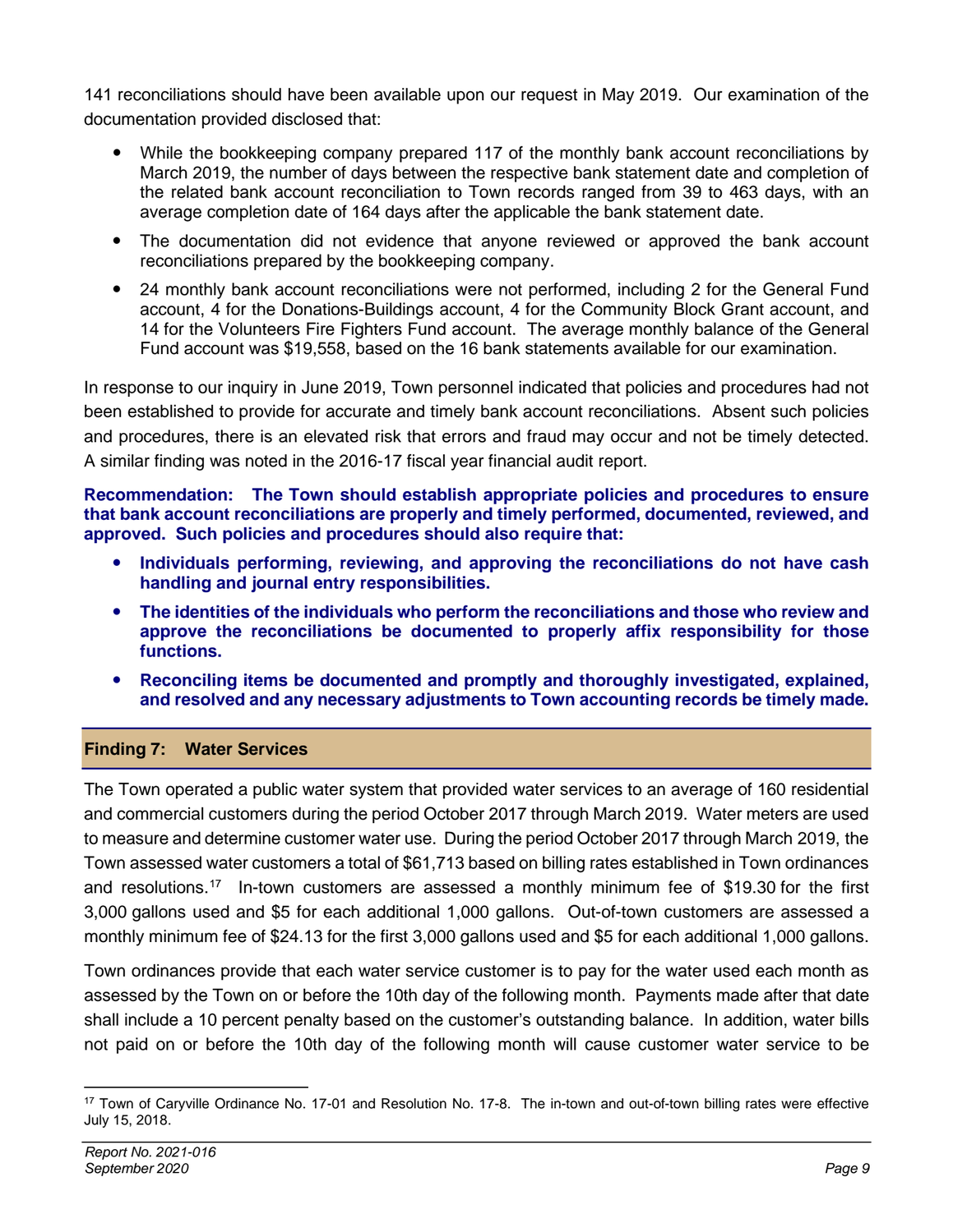discontinued and a separate assessment to customers for the reconnection of water services. The Town Clerk is responsible for all aspects of the water billing process, including the production and mailing of invoices, collection of cash from water customers, updating of accounting records, assessment of penalties, and notification to Town maintenance personnel to discontinue customer water service for nonpayment.

To determine whether the Town appropriately assessed water service customers for the period October 2017 through March 2019, we analyzed billing data and found that water rates prescribed by ordinance were generally applied. On average, 156 water accounts were assessed the monthly minimum fee, including 29 accounts that did not have any recorded water usage, and 5 water accounts were assessed amounts exceeding the monthly minimum fee.

In response to our inquiries, Town management indicated that many water meters were broken and inoperable and, as such, water customers were usually assessed the minimum rate even though water use may have exceeded 3,000 gallons. As a result, Town management cannot demonstrate that customers were correctly assessed for water use and that all revenues related to that use were properly collected and recorded. Town management indicated that applications were being made for a Community Development Block Grant and a USDA-Rural Development matching grant to assist with replacing broken and inoperable water lines and meters.

Additionally, as shown in Table 1, our analysis disclosed 92 delinquent water accounts (i.e., accounts unpaid after the 10th day following the billing month) with balances totaling \$12,999 as of March 31, 2019.

| <b>Amount Outstanding</b> | Number of<br><b>Accounts</b> | Total   |
|---------------------------|------------------------------|---------|
| \$501 to \$1,000          | 5                            | \$3,641 |
| \$100 to \$500            | 31                           | \$7,099 |
| Less than \$100           | 56                           | \$2,259 |
| Total                     | 92                           |         |

### **Table 1 Delinquent Water Accounts As of March 31, 2019**

Source: Town records.

During the period October 2017 through March 2019, the Town Clerk directed the maintenance workers to disconnect water service to 16 water accounts for nonpayment. In response to our inquiry in June 2019, Town management indicated that they were unaware why only 16 delinquent accounts were disconnected but that efforts were being made to ensure actions to collect unpaid bills are applied as uniformly as possible. Insofar as the 92 delinquent water accounts as of March 31, 2019, represented over 50 percent of the total water accounts, Town collection efforts have not been effective.

Absent accurate assessments for water use and appropriate actions to help collect amounts due from customers, less resources may be available for Town operations, which may have contributed to the Town's financial difficulties and culminate in the Town's inability to meet its fiscal obligations. A similar finding was noted in the 2016-17 fiscal year financial audit report[.](file://aud.state.fl.us/wdrive/LG/Town%20of%20Caryville/2019/OA/AW/01%20Planning/2017%20caryville.pdf)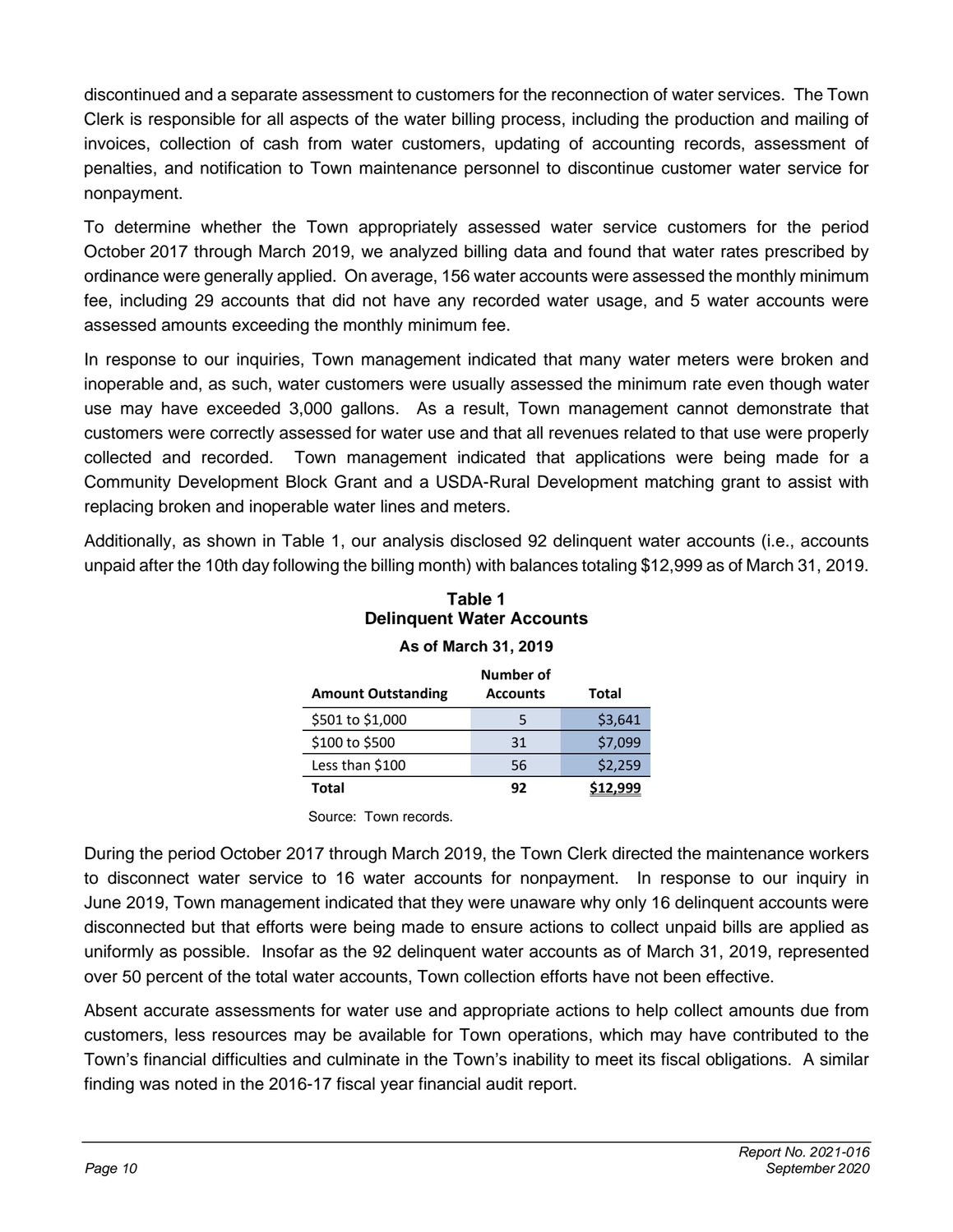**Recommendation: The Town should continue efforts to replace broken and inoperable water meters to help ensure that customer use of water services is accurately assessed. In addition, the Town should take prompt and appropriate actions to collect amounts due for water services. Such actions should include assessing the 10 percent penalty on unpaid balances and disconnecting water services when accounts remain delinquent.** 

#### **Finding 8: Separation of Duties**

Governmental organizations, to the extent possible with existing personnel, should separate duties so that no one employee has control over all phases of a transaction. For example, no one employee should have access to physical assets and recordkeeping responsibilities for those assets. When a sufficient number of administrative employees are not available to appropriately separate duties, compensating controls should be implemented, such as reassignment of functions to non-administrative employees, contracted vendors, or Council members and enhanced monitoring by the Town Council, to partially mitigate the financial risk.

Our review of Town records and discussions with Town personnel disclosed that duties were not always appropriately separated among employees or Town officials. Specifically, the Town Clerk, who is the Town's only administrative employee, prepares and sends invoices for water and garbage services, collects cash and checks as payment, records payments to customer accounts, prepares related bank deposits and deposits the funds into the applicable bank account, and records the deposits in the accounting records. As such, the Town Clerk has control over the collection process and could divert collections for unauthorized purposes without timely detection. Although we requested, Town records were not provided to evidence any efforts to provide compensating controls to mitigate this weakness.

Without compensating controls, inadequate separation of duties increases the risk that errors or fraud could occur and not be promptly detected and resolved.

#### **Recommendation: The Town should enhance procedures to separate cash collection and recordkeeping duties to the extent possible. If a sufficient number of personnel are not available to adequately separate these duties, appropriate compensating controls should be implemented.**

#### **Finding 9: Unpaid Payroll Taxes**

Federal law<sup>[18](#page-12-0)</sup> requires employers to withhold from employees' pay certain taxes, including Federal income tax, Social Security tax, and Medicare tax. Employers must quarterly file Form 941 with the Internal Revenue Service (IRS) to report wages paid, Federal income tax withheld, and both the employer and employee share of Social Security and Medicare taxes withheld. The amounts withheld and reported are to be remitted by employers to the IRS on a monthly basis.

Our examination of Town records and discussions with Town personnel disclosed that the Town did not timely file Form 941 nor timely remit payroll taxes to the IRS for the 13 quarters ending June 30, 2015, through June 30, 2018. In response to our inquiry, the Town Clerk indicated that the Town Council did not become aware of the unpaid taxes until February 2019 when IRS delinquent tax notices were received by the Town after the former Town Clerk left employment in December 2018. In March 2019, the Town

<span id="page-12-0"></span><sup>18</sup> Title 26, Section 3111, Code of Federal Regulations.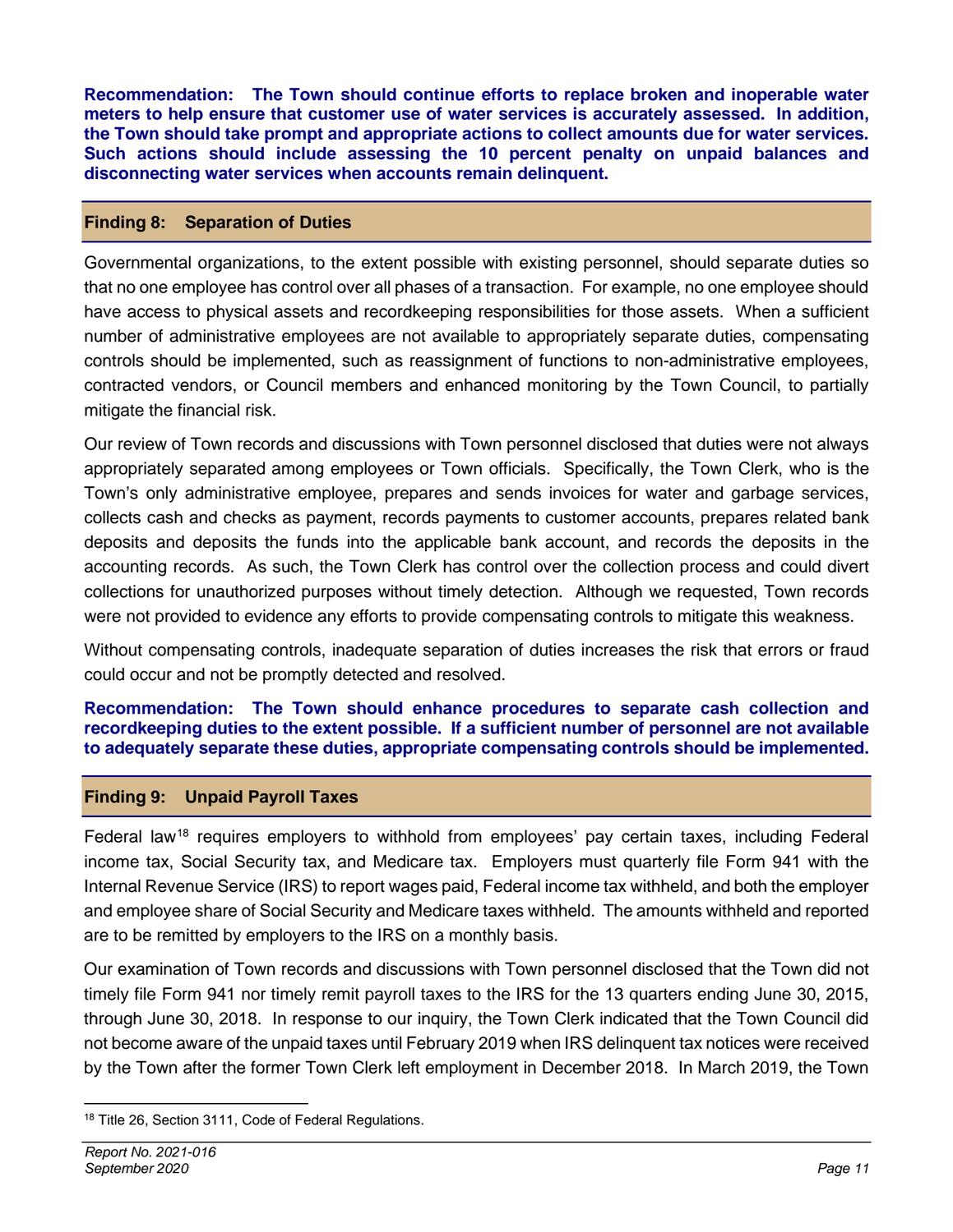Council submitted a letter to the IRS acknowledging the unpaid taxes and requesting that a payment plan be put into place to allow the Town to pay those taxes and associated interest and penalties. Subsequently, in March 2020, the Town paid the IRS \$45,111, including interest totaling \$3,034 and penalties totaling \$2,125.

Failure to timely file and remit payroll taxes resulted in the Town unnecessarily incurring IRS fees and penalties, further contributing to its deteriorating financial condition.

**Recommendation: The Town should establish procedures to ensure that payroll taxes are timely reported and paid.**

#### **Finding 10: Payroll and Personnel Administration**

Effective payroll policies and procedures ensure payroll transactions are processed accurately and consistently in accordance with applicable laws and Town Council directives. Such policies and procedures should address, among other things, the calculation and determination of amounts payable to employees for their work based on records that substantiate the time worked and evidence review and approval by knowledgeable supervisory personnel.

The Town's three employees record their arrival and departure times and hours worked on timecards. On a weekly basis, the Town Clerk enters hours worked based on the employee-completed timecards into the payroll system, which calculates the payment amounts and generates paychecks for the three employees. Prior to receiving their paychecks, the employees are required to compare the hours recorded on their timecards to the hours on their pay remittances and sign their timecards as an assertion that the amount paid is correct based on the hours worked. According to the Town Clerk, as an additional control, the Vice Chairman weekly reviews the employee timecards and assigns work to two maintenance workers and daily monitors the progress made by the maintenance workers. Additionally, the Town Clerk indicated that the Vice Chairman visits Town Hall daily to see that the employees, including the Town Clerk, are on assignment and working.

As part of our audit we requested for examination documentation supporting 25 payroll checks totaling \$6,714 selected from the 132 payroll checks totaling \$42,920 issued during the period October 2017 through March 2019. However, for 18 payroll checks, timecards were not provided to document the employees' hours worked because, according to the Town Clerk, the timecards could not be located. Without the underlying timecards, the Town is unable to demonstrate that the payroll expenditures were for authorized work and in the proper amounts.

#### **Recommendation: The Town should enhance procedures to ensure that properly completed and approved timecards are maintained to support payroll transactions.**

#### **Finding 11: Capital Assets**

Effective controls over capital assets, including tangible personal property (TPP), are necessary to adequately safeguard and account for Town assets. Appropriate controls should include, for example, the maintenance of capital asset records that reflect asset beginning balances, acquisitions, additions, disposals, and ending balances. Additionally, at least annually, an inventory of the TPP items should be conducted and reconciled to TPP subsidiary records. Such controls help ensure that TPP is used for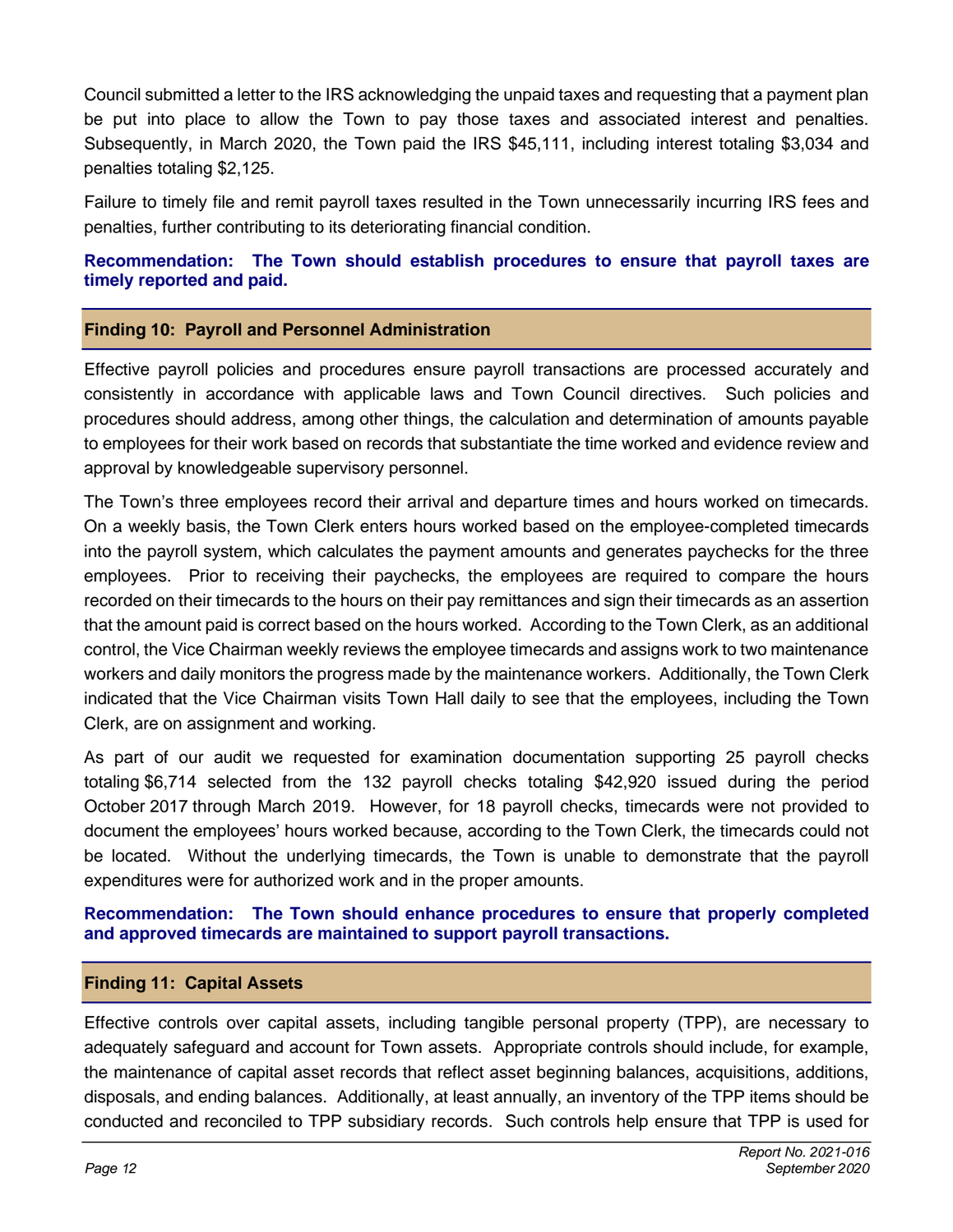intended purposes and not inappropriately removed from the entity's premises. A proper and accurate accounting of TPP and other capital assets is also useful in determining appropriate levels and types of insurance needed to protect those assets.

The 2016-17 fiscal year audited financial statements provide that capital assets have an estimated life over one year and a cost, or value if donated, of \$5,000 or more. According to Town personnel, as of October 2019, the Town had capital assets including land, buildings, water utility infrastructure, and TPP consisting of a garbage truck and a lawn mower. However, the Town had not established subsidiary records to account for those assets.<sup>[19](#page-14-0)</sup> Also, Town management indicated that, while they retained and recorded the deeds for all land and buildings, they did not maintain records cataloging those properties in a manner to reflect dates of acquisition or addition or dates of disposition. Further, Town management indicated that they rely on the Town's insurer, Florida Municipal Insurance Trust, $20$  to assess and determine the needed property insurance levels. However, given the inadequacy of the property records, the Town had limited assurance that the Town had sufficient insurance levels.

Absent effective controls to account for capital assets, including periodic TPP inventories, reconciliations of the inventory results to subsidiary records, and appropriate adjustments to insurance levels based on those procedures, there is an increased risk that the items may be misused or stolen and for capital asset insurance to be insufficient. A similar finding was noted in the 2016-17 fiscal year financial audit report.

**Recommendation: The Town Council should adopt policies for establishing and maintaining appropriate controls and records for and capital assets, including TPP. After adoption, Town personnel should follow the adopted policies and use the established records to help evaluate the adequacy of, and provide sufficient, capital asset insurance.** 

### **Finding 12: Town Ordinances and Resolutions**

State law<sup>[21](#page-14-2)</sup> requires that every local government ordinance or resolution shall, upon its final passage by the governing body, be recorded in a book kept for that purpose and shall be signed by the presiding officer and clerk of the governing body. According to the State's records retention schedules, <sup>[22](#page-14-3)</sup> records documenting municipal ordinances and resolutions must be retained permanently. The State's record retention schedules apply to records regardless of the format in which they reside. Therefore, records created or maintained in electronic format are required to be retained in accordance with the minimum retention requirements prescribed in the schedules.<sup>[23](#page-14-4)</sup>

In May 2019, as part of our audit, we requested a codification, or equivalent record, of Town ordinances and a record of all resolutions; however, such codifications and records were not provided. Upon inquiry,

<span id="page-14-0"></span><sup>&</sup>lt;sup>19</sup> Although subsidiary records were not maintained, based on the Town's most recent audited financial statements, the Town's TPP was reported at a value of \$57,342 and land and buildings were reported at a value of \$1,056,737, as of September 30, 2017. Notwithstanding, due to inadequate records, the auditor of those financial statements was unable to conclude whether those balances were fairly stated.

<span id="page-14-1"></span><sup>&</sup>lt;sup>20</sup> Florida Municipal Insurance Trust is a nonprofit, tax exempt risk sharing pool that provides insurance for public entities in the State.

<span id="page-14-2"></span><sup>21</sup> Section 166.041(5), Florida Statutes.

<span id="page-14-3"></span><sup>22</sup> *State of Florida General Records Schedules GS1-SL for State and Local Government Agencies*, Item #s 228 and 297.

<span id="page-14-4"></span><sup>23</sup> *State of Florida General Records Schedules GS1-SL for State and Local Government Agencies*, General Information and Instructions, Section V. Electronic Records.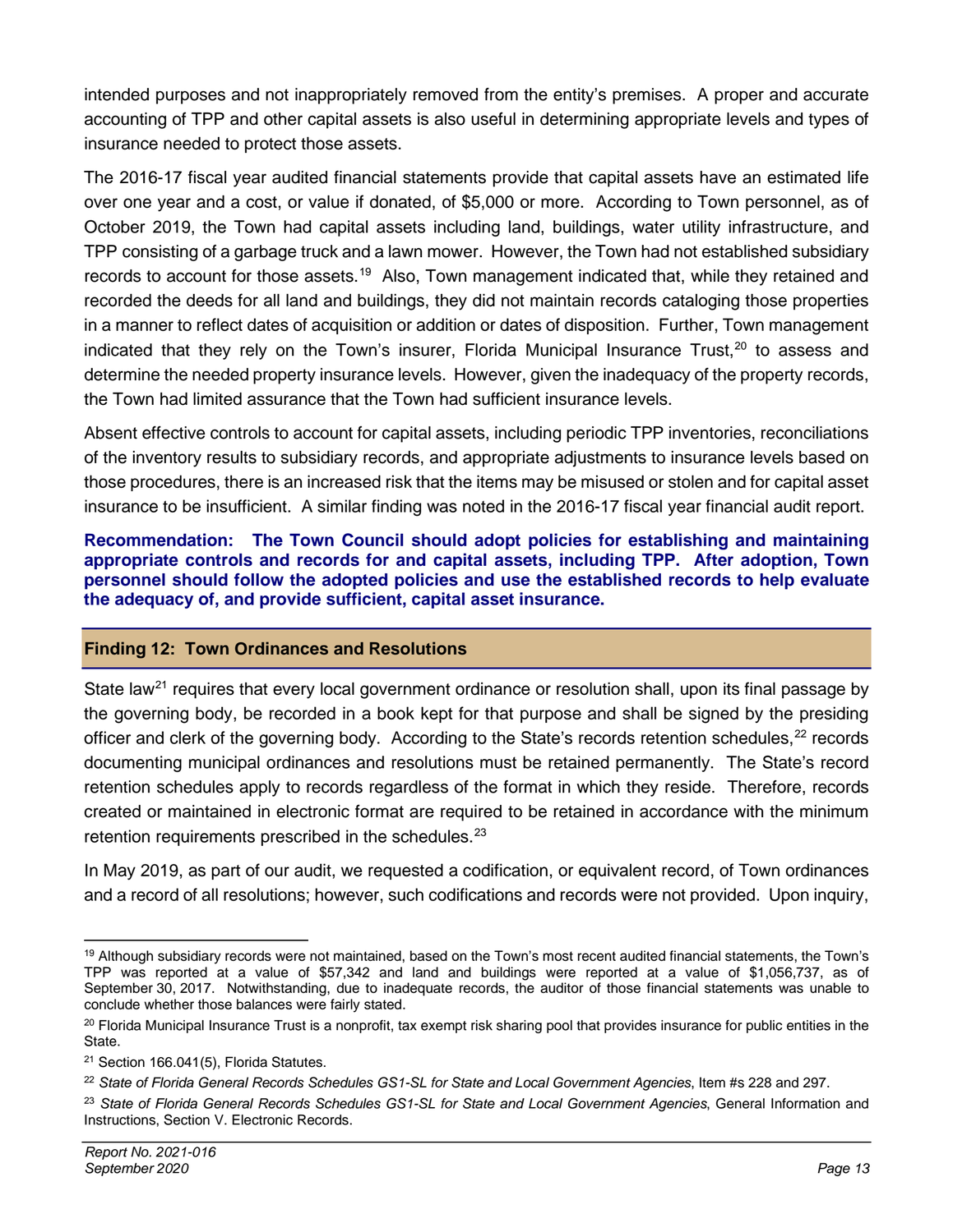Town management indicated that records of the ordinances and resolutions existed at one time; however, many records are missing from Town Hall. According to Town management, since the ordinances and resolutions were not backed-up electronically, the Town cannot reproduce the documents. Subsequent to our inquiry, in October 2019 Town management indicated that a portion of the ordinances and resolutions were located and organized into a binder.

Records of Town ordinances and resolutions are necessary to document for historical and ongoing managerial and administrative purposes those activities, functions, programs, and events that are appropriate and allowable. Such records are necessary to provide current and future Town Councils a basis to properly and consistently govern the Town and a basis for Town employees to properly administer Town business. Additionally, such records provide the Town's citizenry an understanding of the Town's governance decisions and a means to hold the Town Council and personnel accountable for their actions. Absent a complete codification or other comprehensive record of Town ordinances and resolutions that are available to the public for inspection, the Town Council, employees, and citizens have limited assurance that Town actions are always appropriate and consistent.

**Recommendation: The Town should codify and otherwise maintain and make available for public inspection comprehensive records of ordinances enacted and resolutions adopted by the Town Council. Backups of those records should be prepared, retained, and safeguarded. We also recommend that the Town continue efforts to recover records of prior ordinances and resolutions.**

#### **Finding 13: Town Council Meeting Notices and Minutes**

State law<sup>[24](#page-15-0)</sup> requires the Town to provide reasonable notice of all Town Council meetings and that the minutes of those meetings be promptly recorded and open to public inspection.<sup>[25](#page-15-1)</sup> During the period October 2017 through March 2019, the Town Council held 24 meetings, generally composed of a required regular meeting on the second Tuesday of each month and occasional special meetings. However, we found that the Town does not have policies and procedures addressing the noticing of public meetings or the recording and approval of meeting minutes and Town records did not always demonstrate compliance with the requirements for meeting notices and minutes. Specifically:

- Although we requested, Town personnel were unable to provide evidence that the meetings were noticed in accordance with State law.<sup>26</sup> According to Town personnel, notices of regular and special meetings were posted at Town Hall, the local post office, and local stores; however, we were unable to determine if the meetings were properly noticed as the Town did not maintain records of those meeting notices. Failure to provide adequate notice of Town Council meetings limits the general public's opportunity to appear and present their views on matters that might affect their rights and to otherwise be aware of and participate in Town affairs.
- Although meeting minutes were prepared and approved by the Town Council at subsequent meetings, minutes for 22 of the 24 meetings were not signed by the Town Council Chairman and

<span id="page-15-0"></span><sup>&</sup>lt;sup>24</sup> Section 286.011(1), Florida Statutes.

<span id="page-15-1"></span><sup>25</sup> Section 286.011(2), Florida Statutes.

<span id="page-15-2"></span><sup>26</sup> *Government in the Sunshine Manual 2019 Edition*, Part I(D)(4)(a) outlines what reasonable notice may include, including but not limited to, the time and place of the meeting, an agenda for the meeting prominently displayed and provided at least 7 days prior to the meeting, and provision of press releases to the local news media.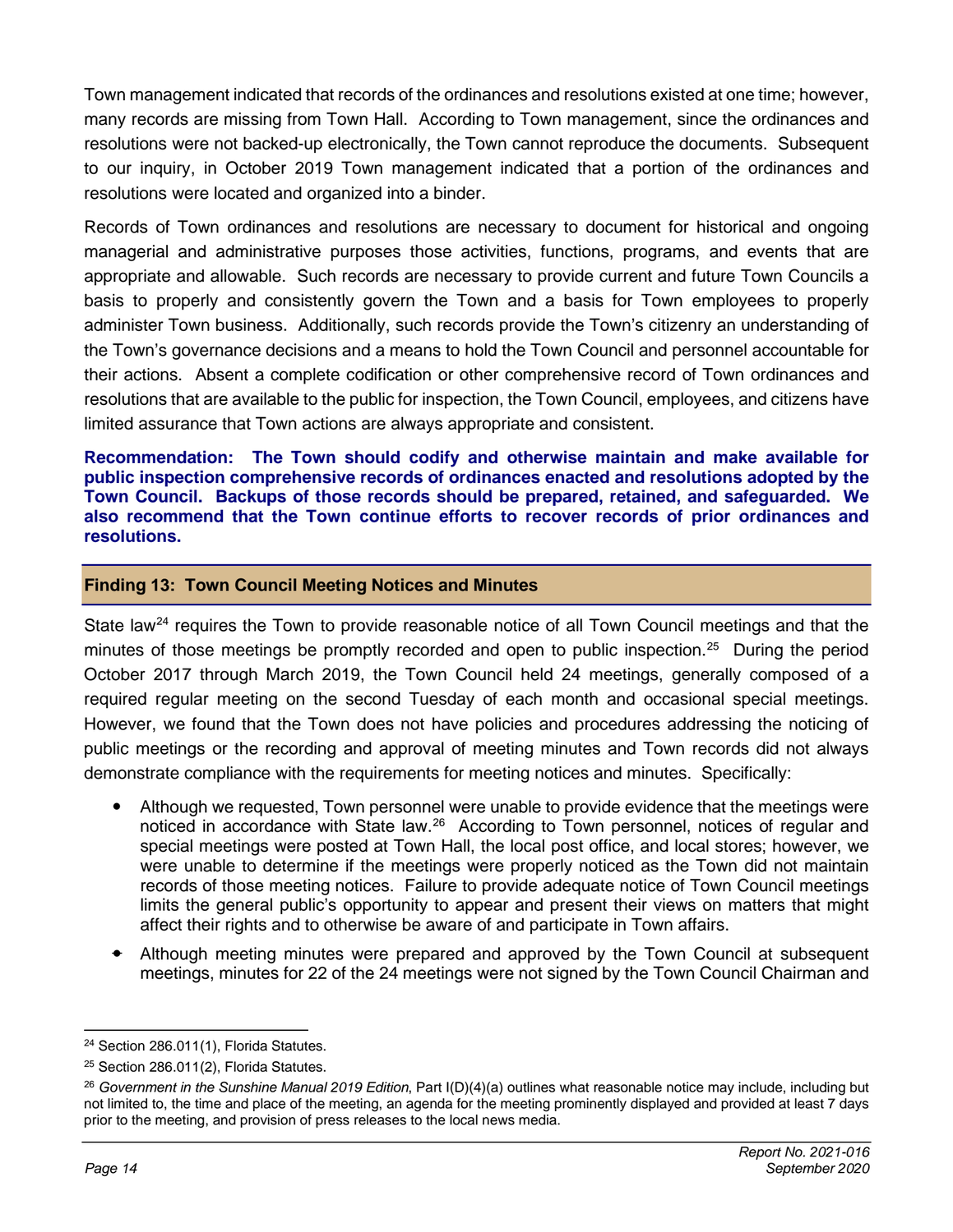Town Clerk. Signatures by the Chairman and Town Clerk serve to document that the minutes as recorded and approved by the Town Council are the Town's official minutes.

The Town's charter does not contain requirements for noticing Town Council meetings or for the recording and approval of minutes of those meetings. In addition, as discussed in Finding 12, because a complete record of Town ordinances and resolutions was not available for examination, the Town could not demonstrate that any ordinances or resolutions included provisions related to noticing Town Council meetings or the recording and approval of meeting minutes.

**Recommendation: The Town should ensure that reasonable notice is provided for Town Council meetings and documentation is maintained to evidence such notice. In addition, the Town should establish policies and procedures for review and approval of Council meeting minutes, and such policies and procedures should require that all Town Council meetings minutes be signed by the Council Chairman and Town Clerk upon Town Council approval of the minutes.** 

# *OBJECTIVES, SCOPE, AND METHODOLOGY*

The Auditor General conducts operational audits of governmental entities to provide the Legislature, Florida's citizens, public entity management, and other stakeholders unbiased, timely, and relevant information for use in promoting government accountability and stewardship and improving government operations. Pursuant to Section 11.45(2)(j), Florida Statutes, the Legislative Auditing Committee, at its February 7, 2019, meeting, directed us to conduct this operational audit of the Town of Caryville.

We conducted this operational audit from May 2019 through August 2019 and during June 2020 in accordance with generally accepted government auditing standards. Those standards require that we plan and perform the audit to obtain sufficient, appropriate evidence to provide a reasonable basis for our findings and conclusions based on our audit objectives. We believe that the evidence obtained provides a reasonable basis for our findings and conclusions based on our audit objectives.

The objectives of this operational audit were to:

- Evaluate management's performance in establishing and maintaining internal controls, including controls designed to prevent and detect fraud, waste, and abuse, and in administering assigned responsibilities in accordance with applicable laws, rules, regulations, contracts, grant agreements, and other guidelines.
- Examine internal controls designed and placed in operation to promote and encourage the achievement of management's control objectives in the categories of compliance, economic and efficient operations, reliability of records and reports, and the safeguarding of assets, and identify weaknesses in those controls.
- To identify statutory and fiscal changes that may be recommended to the Legislature pursuant to Section 11.45(7)(h), Florida Statutes.

This audit was designed to identify, for those programs, activities, or functions included within the scope of the audit, deficiencies in management's internal controls, instances of noncompliance with applicable laws, rules, regulations, contracts, grant agreements, and other guidelines; and instances of inefficient or ineffective operational policies, procedures, or practices. The focus of this audit was to identify problems so that they may be corrected in such a way as to improve government accountability and efficiency and the stewardship of management. Professional judgment has been used in determining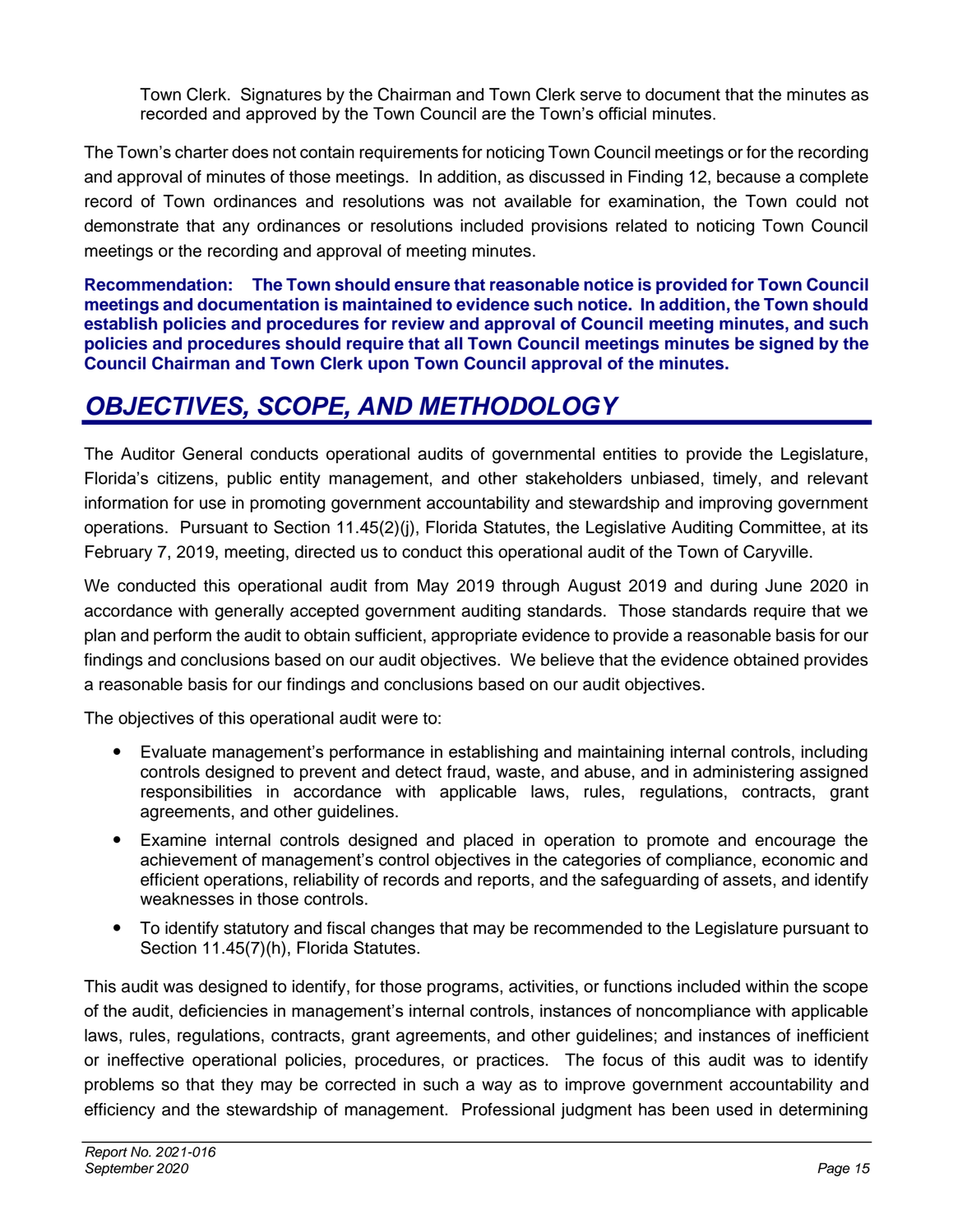significance and audit risk and in selecting the particular transactions, legal compliance matters, records, and controls considered.

As described in more detail below, for those programs, activities, and functions included within the scope of our audit, our audit work included, but was not limited to, communicating to management and those charged with governance the scope, objectives, timing, overall methodology, and reporting of our audit; obtaining an understanding of the program, activity, or function; exercising professional judgment in considering significance and audit risk in the design and execution of the research, interviews, tests, analyses, and other procedures included in the audit methodology; obtaining reasonable assurance of the overall sufficiency and appropriateness of the evidence gathered in support of our audit findings and conclusions; and reporting on the results of the audit as required by governing laws and auditing standards.

Our audit included the selection and examination of transactions and records for the audit period October 2017 through March 2019, and selected transactions taken prior and subsequent thereto. Unless otherwise indicated in this report, these transactions and records were not selected with the intent of statistically projecting the results, although we have presented for perspective, where practicable, information concerning relevant population value or size and quantifications relative to the items selected for examination.

An audit by its nature, does not include a review of all records and actions of agency management, personnel, and vendors, and as a consequence, cannot be relied upon to identify all instances of noncompliance, fraud, waste, abuse, or inefficiency.

In conducting our audit, we:

- Reviewed applicable laws and contracts, and interviewed Town personnel to gain an understanding of the Town's processes and to determine whether the Town had established effective policies and procedures for major Town functions, such as public meeting notices, grant administration, finance, banking, capital assets, revenues and cash receipts, payroll, and procurement.
- Examined minutes of Town Council meetings held during the audit period to determine the propriety and sufficiency of actions taken relative to the programs, activities, and functions included in the scope of this audit.
- Determined whether the Town prepared and adopted a budget and related amendments for the 2018-19 fiscal year and the budget appropriately included all funds.
- Determined whether payroll taxes for the audit period were timely reported and remitted to the Internal Revenue Service.
- Inquired of Town personnel and examined Town records to determine whether adequate internal controls and records had been established to promote accountability for the Town's transactions and events.
- Examined selected financial reports and related records, including profit and loss statements for the period October 2017 through March 2019, the March 2019 balance sheets for the various funds, and corresponding general ledger and detailed subsidiary records to determine whether Town's accounting records and reports were complete and accurate.
- Requested records necessary to assess the Town's financial condition as of July 2019.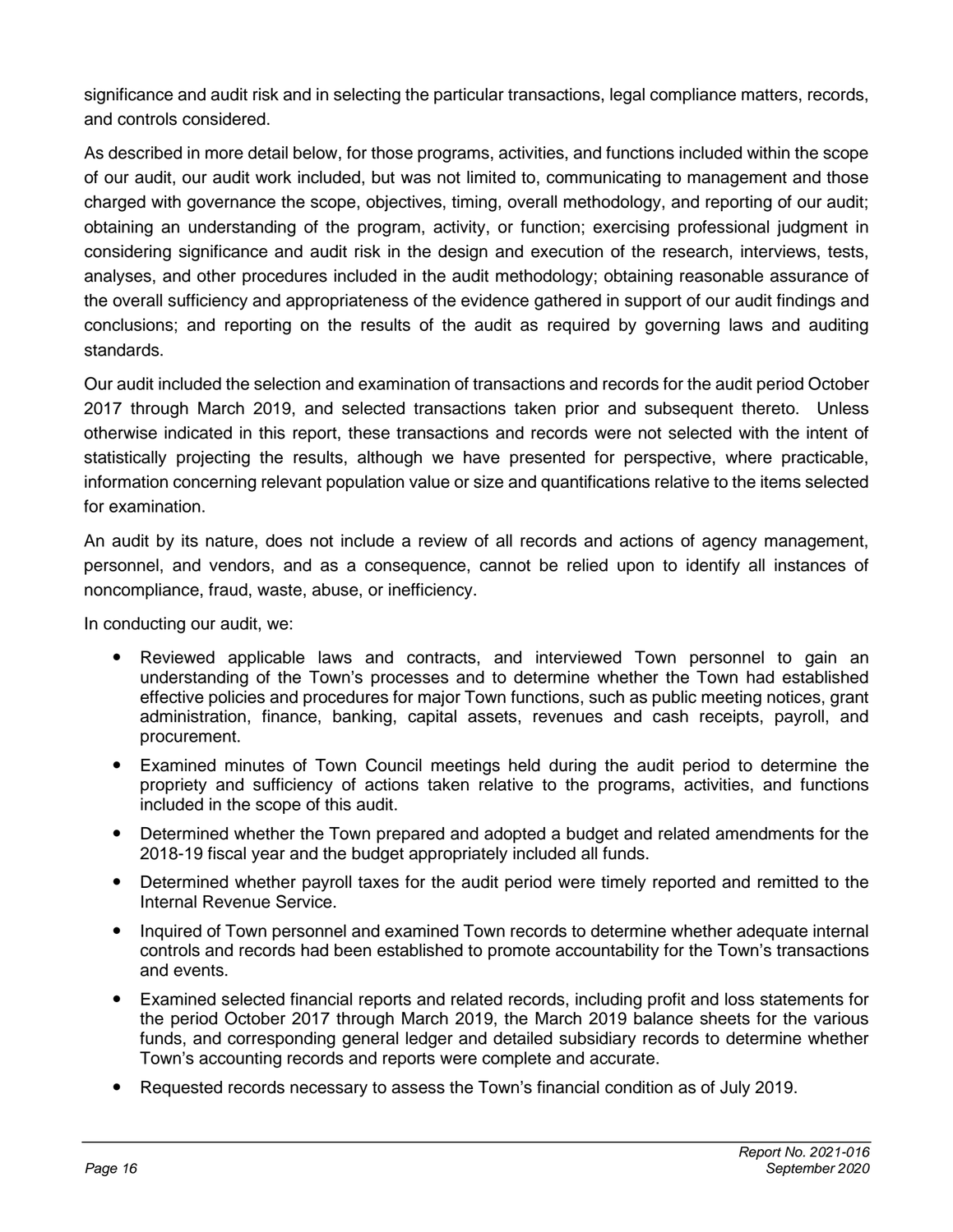- Determined whether the Town, as of March 2019, maintained an unrestricted budgetary fund balance within the General Fund and a target amount of working capital within the enterprise funds as recommended by GFOA Best Practices.
- Determined whether the Town had established adequate banking controls to ensure:
	- o The number of bank accounts held by the Town were reasonable and necessary.
	- o The Town maintained banking agreements for all bank accounts.
	- o Bank account balances were timely reconciled to the general ledger and the reconciliations contained evidence of supervisory approval.
	- o All Town bank accounts were held in a qualified public depository and all necessary documentation was filed with the Florida Chief Financial Officer.
	- o Public depositories were designated and approved by the Town Council.
- From the 485 nonpayroll checks totaling \$291,659 issued by the Town for the audit period, examined 92 selected checks totaling \$46,614 issued in December 2017, June 2018, and March 2019 to determine the reasonableness of the payments and applicable vendors and whether authorized Town officials signed the checks.
- Determined whether, during the audit period, the Town had adequate controls established over the acquisition, disposition, accountability, and safeguarding (including adequate insurance) of capital assets.
- Interviewed Town personnel to gain an understanding and evaluate the process for any capital asset disposals, including land, during the audit period.
- Interviewed Town personnel to determine whether any major software purchases were made during the audit period and, if so, the propriety of the purchasing process and whether the purchase enhanced the Town accounting records.
- Examined Town water assessment records for the audit period and documentation of the subsequent receipts for the Town's water accounts, which averaged 160 accounts during that period, to determine whether customers were accurately charged for water use and services.
- Examined Town records supporting 25 payroll transactions totaling \$6,714 selected from the 132 payroll transactions totaling \$42,920 during the audit period to determine compliance with applicable laws, rules, regulations, and other guidelines.
- Determined whether the Town's payroll deductions and matching contributions during the audit period were promptly remitted to the appropriate entity.
- Reviewed payment, invoice, and other records supporting the Town's 2016-17 fiscal year audit to determine whether audit services were procured in accordance with State law, related payments complied with amounts specified in the engagement letter, and there were any consequences for an untimely audit.
- Communicated on an interim basis with applicable officials to ensure the timely resolution of issues involving controls and noncompliance.
- Performed various other auditing procedures, as necessary, to accomplish the objectives of the audit.
- Prepared and submitted for management response the findings and recommendations that are included in this report and which describe the matters requiring corrective actions. Management's response is included in this report under the heading *MANAGEMENT'S RESPONSE*.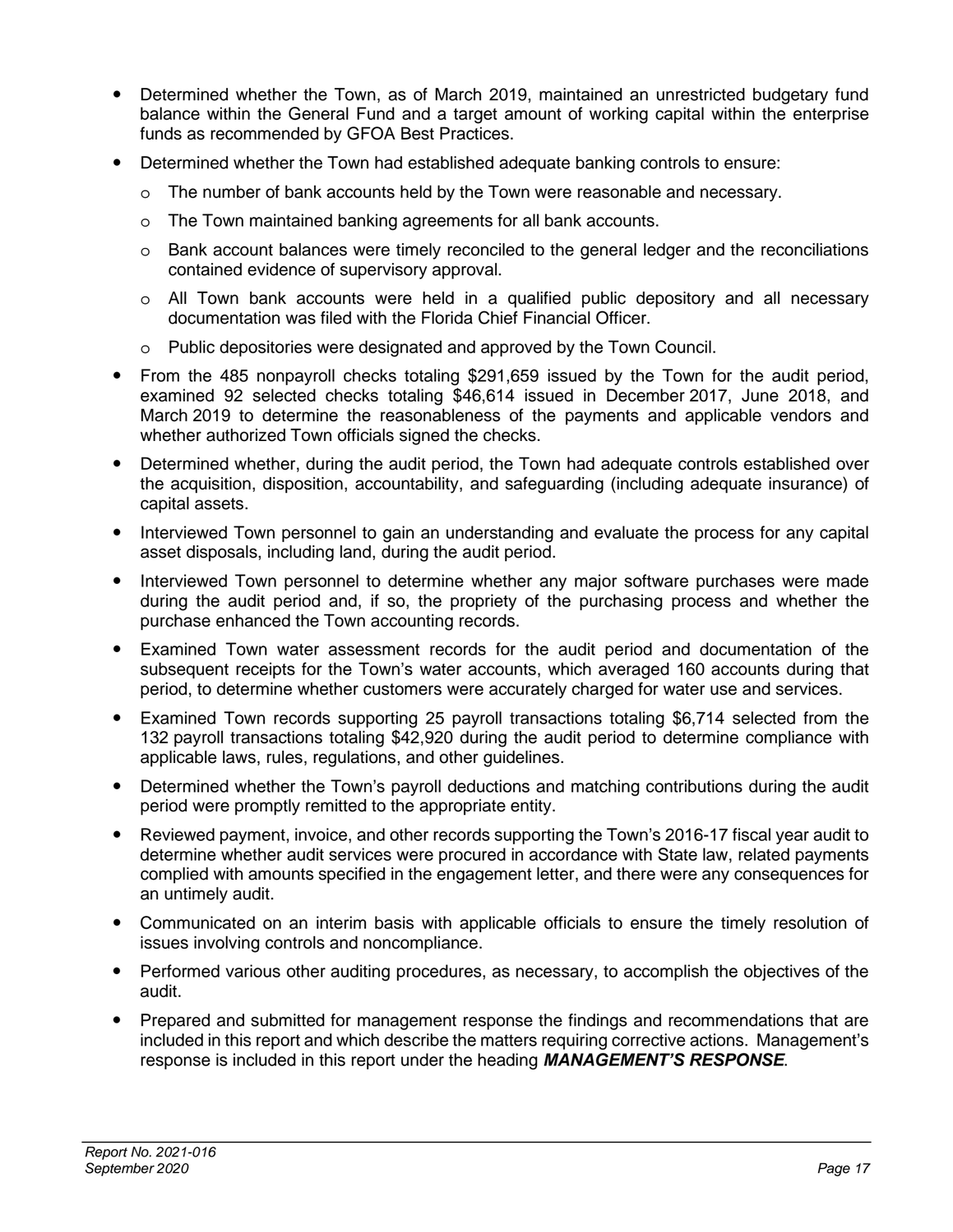# *AUTHORITY*

Pursuant to the provisions of Section 11.45, Florida Statutes, I have directed that this report be prepared to present the results of our operational audit.

Sherier F. Norman

Sherrill F. Norman, CPA Auditor General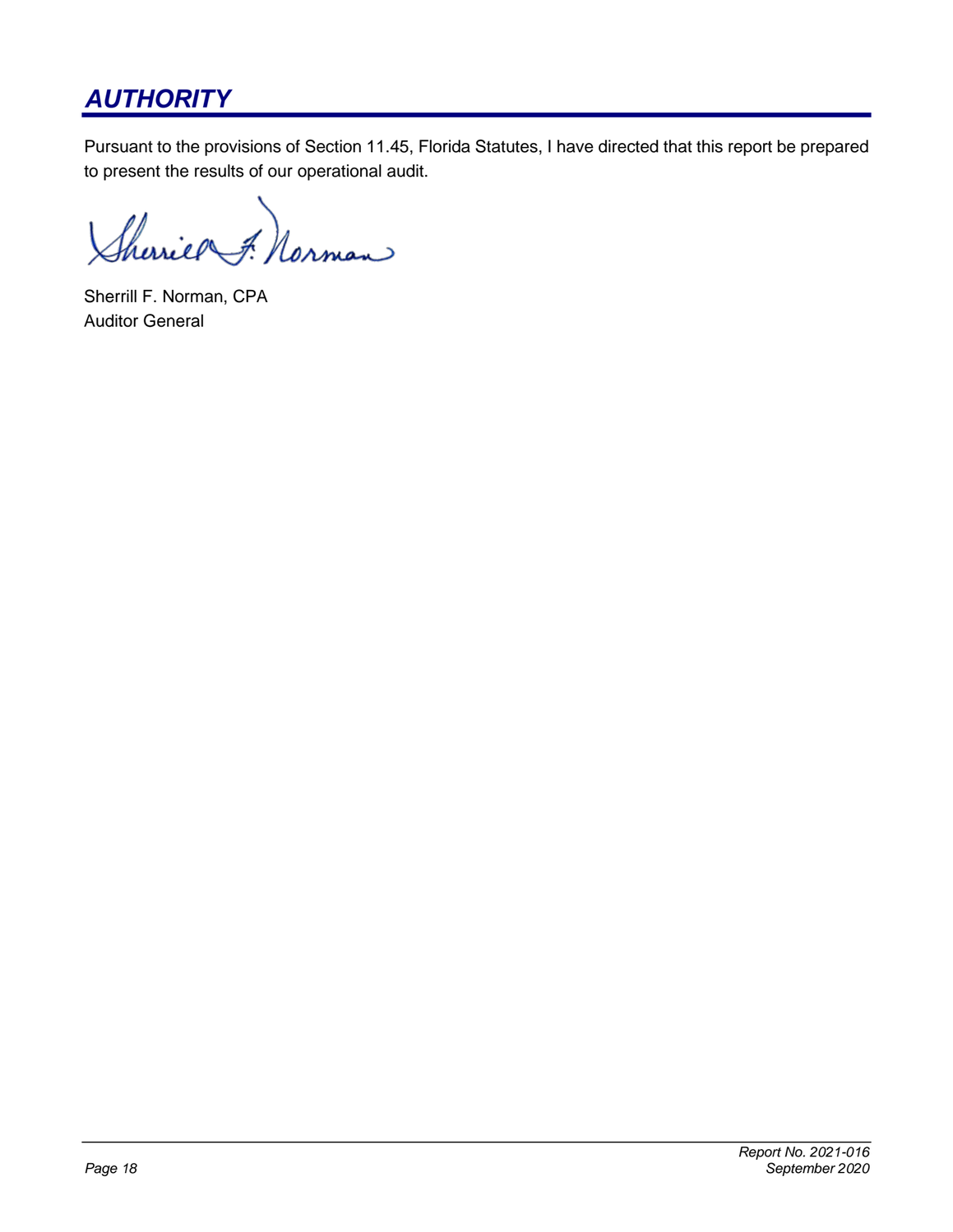### *MANAGEMENT'S RESPONSE*

**TOWN OF CARYVILLE 4436 OLD SPANISH TRAIL** CARYVILLE, FL 32427

August 31, 2020

Ms. Sherrill F. Norman Office of the Auditor General Claude Denson Pepper Building, Suite G74 111 West Madison Street Tallahassee, FL 32399-1450

Dear Ms. Norman,

In accordance with Section 11.45(4)(d), Florida Statues, I am enclosing the response to the preliminary and tentative findings contained in the audit of the Town of Caryville. This response reflects specific actions being taken and those contemplated to address the finding of the report.

The Town of Caryville is committed in our responsibility to the community by providing a full accounting of our actions and to the State Legislature for its continued support. We appreciate the opportunity to review your report and will use it to address our policies and procedures.

If you need additional information or clarification, please feel to contact me by telephone, email or by mail.

Sincerely,

Kent a Taylor

Kent A. Taylor **Town Clerk** (850) 548-5571 admin@caryvillefl.com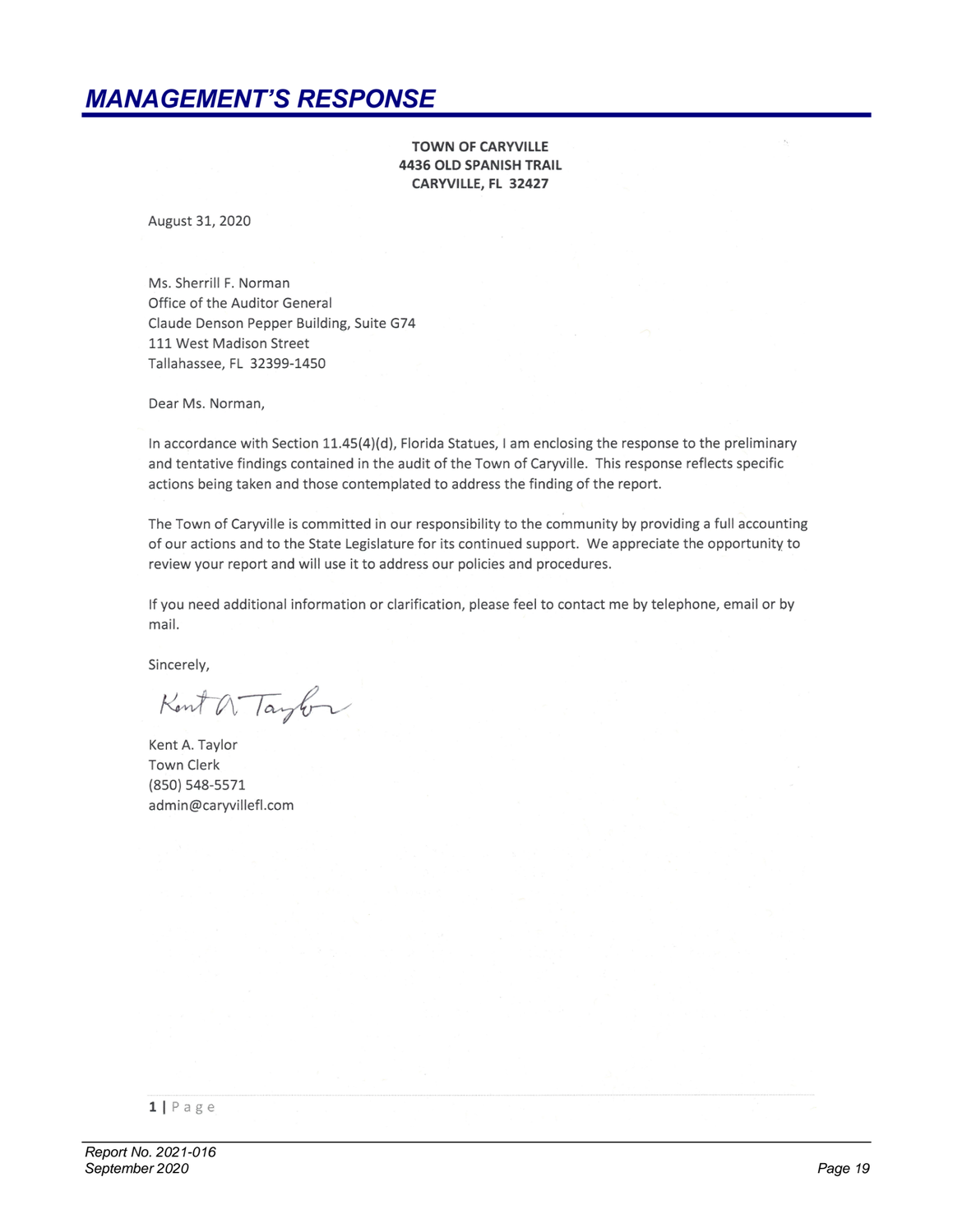#### **TOWN OF CARYVILLE RESPONSE TO** PRELIMINARY AND TENTATIVE AUDIT FINDINGS August 31, 2020

Finding 1: While the Town's financial condition has deteriorated, it is slowly returning to normal, as the current Town Council recognizes the need for financial austerity and expenses are being held to a minimum. Also the Town Council supports the Emergency Fund allocation. Fund Raising activities with the minor enterprise fund, which complements and reduces pressure on the General Fund were significantly increased last year but dramatically slowed this year due to COVID-19. Incomplete financial records should not be a problem in the future and monitoring processes are being established and will be documented in our Policies and Procedures manuals.

Finding 2: Previous clerks evidently did not maintain a set of Policies and Procedures for Town activities in the past and probably did not know they were required. We are currently collecting procedural data and forms as need arises and will soon begin the process of implementing a formal set of Procedures, along with a set of Policies to guide Management (Chairman & Vice Chairman at this time) Clerks, and Maintenance in the performance of their duties.

Finding 3. Unrestricted General Fund balance requirements and Water & Garbage Working Capital Target amounts are expected to be set up in the next Budget Meeting in September (exact date not yet set) to reflect GFOA best practices.

Finding 4. The Town is committed to performing regular, timely audits by an Independent CPA and ensuring that timely and accurate financial reports are produced. Unfortunately we are also late for the 2018-2019 audit because Mr. Joseph Jones, CPA who performed our 2016-17 audit began to experience failing health and retired mid-stream in the audit. The Town Council engaged a replacement auditor (Edward Chapman, CPA) to finish the audit. Mr. Chapman should have the 2018-2019 audit finished very soon.

Finding 5. To address this issue, the Town hired a professional bookkeeper (Lois Robinson of Private Bookkeeping Solutions, LLC to organize the office, who has installed new software (QuickBooks Desktop Pro 2019) and set up new office files to avoid lost records. After this the Town hired Mrs. Robinson to perform monthly oversight on the books. Periodic (Monthly) Reconciliations of financial reports to corresponding general ledger are performed by the private Bookkeeping service. Policies and procedures are to be established to ensure accurate accounting and record retention.

Finding 6. The Private Bookkeeper now routinely performs the Bank Reconciliations as one of her duties on a monthly basis, performing journal entries as needed to facilitate Reconciliation. Routine journal entries and cash handling is the Clerk's responsibility. Policies and Procedures will be established concerning the Bank reconciliations, review and approval.

Finding 7. A USDA-RD grant has been secured that includes replacing all water meters. We are working with those customers that appear to make an effort and enforcing collection on those that stop paying. Water and Garbage collections and procedures are significantly improved. Additionally the Water and Garbage billing system is slated to be replaced by the upcoming USDA-RD Grant which should allow for better management oversight by the council. The Town regular assesses a 10% penalty on past due accounts and delinquent accounts are disconnected when they remain delinquent. The Water & Garbage Fund Balance has improved over 100% of the June 2019 level.

 $1$ | Page